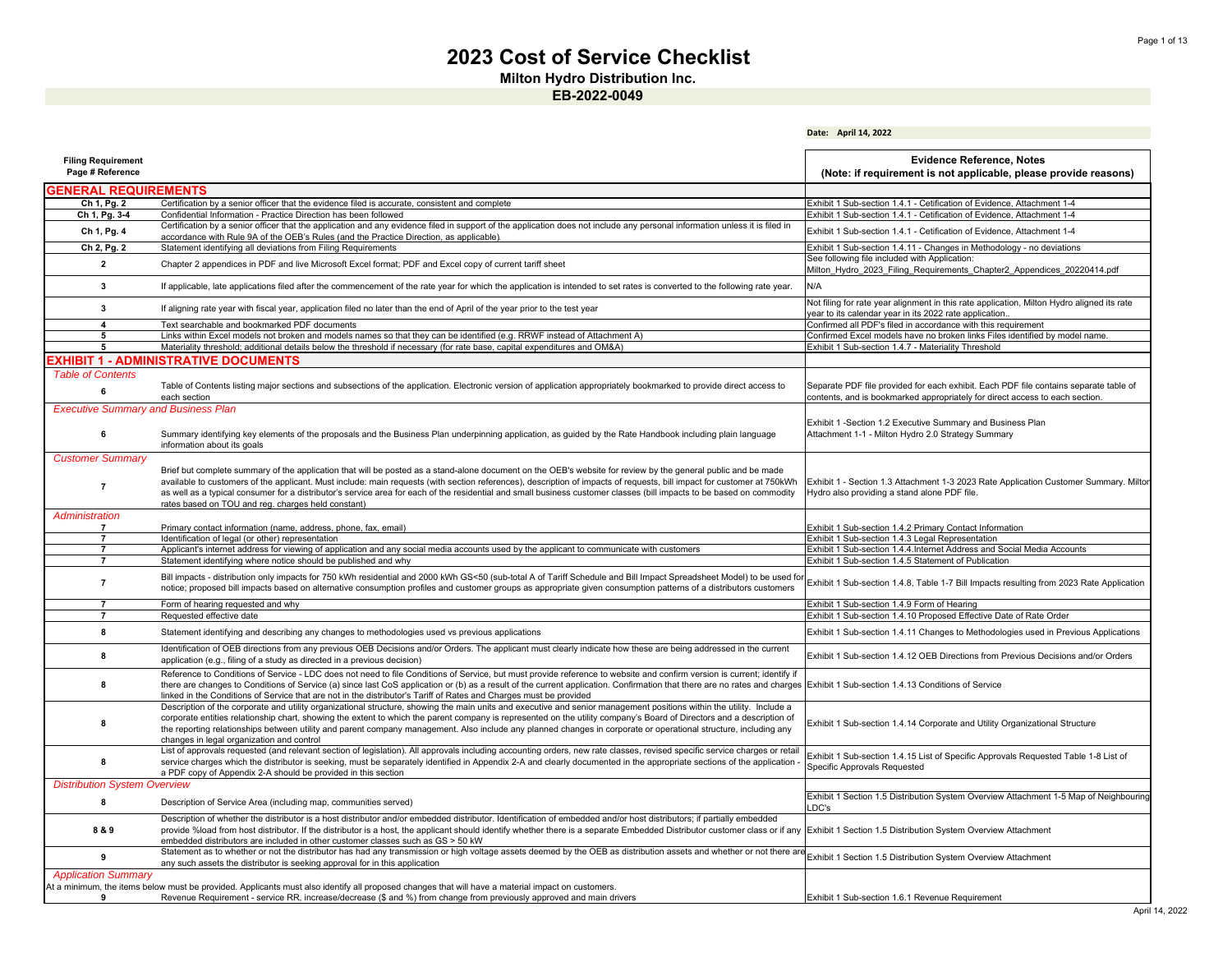**Date: April 14, 2022**

**Milton Hydro Distribution Inc.**

**EB-2022-0049**

| <b>Filing Requirement</b><br>Page # Reference |                                                                                                                                                                                                                                                                                                                                                                                                                                                                                                                                                                                                                                                     | <b>Evidence Reference, Notes</b><br>(Note: if requirement is not applicable, please provide reasons)                                                                                                                                                                                                                                                                                      |
|-----------------------------------------------|-----------------------------------------------------------------------------------------------------------------------------------------------------------------------------------------------------------------------------------------------------------------------------------------------------------------------------------------------------------------------------------------------------------------------------------------------------------------------------------------------------------------------------------------------------------------------------------------------------------------------------------------------------|-------------------------------------------------------------------------------------------------------------------------------------------------------------------------------------------------------------------------------------------------------------------------------------------------------------------------------------------------------------------------------------------|
| 9                                             | Budgeting and Accounting Assumptions - economic overview (such as growth and inflation), and identification of accounting standard used for test year and brief<br>explanation of impacts arising from any change in standards                                                                                                                                                                                                                                                                                                                                                                                                                      | Exhibit 1 Sub-section 1.6.2 Budgeting and Accounting Assumptions                                                                                                                                                                                                                                                                                                                          |
| 9                                             | Load Forecast Summary - load and customer growth, % change in kWh/kW and customer numbers from last OEB-approved, description of forecasting method(s)<br>used for customer/connection and consumption/demand                                                                                                                                                                                                                                                                                                                                                                                                                                       | Exhibit 1 Sub-section 1.6.3 Load Forecast Summary                                                                                                                                                                                                                                                                                                                                         |
| 9 & 10                                        | Rate Base and DSP - major drivers of DSP, rate base for test year, change in rate base from last approved (\$ and %), capital expenditures requested for the test<br>year, change in capital expenditures from last approved (\$ and %), summary of costs requested for renewable energy connections/expansions, smart grid, and<br>regional planning initiatives, any O.Reg 339/09 planned recovery                                                                                                                                                                                                                                                | Exhibit 1 Sub-section 1.6.4 Rate Base and Distribution System Plan                                                                                                                                                                                                                                                                                                                        |
| 10                                            | OM&A Expense - OM&A for test year and change from last approved (\$ and %), summary of drivers and cost trends, inflation assumed, total compensation for test<br>year and change from last approved (\$ and %).                                                                                                                                                                                                                                                                                                                                                                                                                                    | Exhibit 1 Sub-section 1.6.6 Operations, Maintenance and Administration Expense Table<br>Table 1-14 OM&A Cost Drivers                                                                                                                                                                                                                                                                      |
| 10                                            | Cost of Capital - summary table showing proposed capital structure and cost of capital parameters used in WACC. Statement regarding use of OEB's cost of capital<br>parameters; summary of any deviations                                                                                                                                                                                                                                                                                                                                                                                                                                           | Exhibit 1 Sub-section 1.6.5 Cost of Capital                                                                                                                                                                                                                                                                                                                                               |
| 10                                            | Cost Allocation & Rate Design - summary of any deviations from OEB methodologies, significant changes proposed to revenue-to-cost ratios and fixed/variable splits<br>and summary of proposed mitigation plans                                                                                                                                                                                                                                                                                                                                                                                                                                      | Exhibit 1 Sub-section 1.6.7 Cost Allocation and Rate Design                                                                                                                                                                                                                                                                                                                               |
| 10                                            | Deferral and Variance Accounts - total disposition (RPP and non-RPP), disposition period, new accounts requested and any requested discontinuation of existing<br><b>DVAs</b>                                                                                                                                                                                                                                                                                                                                                                                                                                                                       | Exhibit 1 Sub-section 1.6.8 Deferral and Variance Accounts                                                                                                                                                                                                                                                                                                                                |
| 10                                            | Bill Impacts - total impacts (\$ and %) for all classes for typical customers                                                                                                                                                                                                                                                                                                                                                                                                                                                                                                                                                                       | Exhibit 1 Sub-section 1.6.9 Bill Impacts                                                                                                                                                                                                                                                                                                                                                  |
| <b>Customer Engagement</b>                    |                                                                                                                                                                                                                                                                                                                                                                                                                                                                                                                                                                                                                                                     |                                                                                                                                                                                                                                                                                                                                                                                           |
| 10 & 11                                       | Discussion on how customers were informed of the proposals being considered for inclusion in the application and the value of those proposals to customers i.e.<br>costs, benefits, and the impact on rates                                                                                                                                                                                                                                                                                                                                                                                                                                         | Exhibit 2 Attachment 2-2 DSP, Appendix J - Customer Engagement Summary Report on<br>Milton Hydro's Investment Planning                                                                                                                                                                                                                                                                    |
| 11                                            | Discussion of any feedback provided by customers and how the feedback shaped the final application                                                                                                                                                                                                                                                                                                                                                                                                                                                                                                                                                  | Exhibit 1 Sub-section 1.7.4 Customer Surveys<br>Exhibit 1 Sub-section 1.7.5 Summary of Surveys,<br>Exhibit 1 Sub-section 1.7.6 Response to Sustomer Preferences: Future Activities,<br>Exhibit 2 Attachment 2-2 DSP 5.2.1B Consideration of Customers' Preferences and<br>Expectations<br>Exhibit 2 Attachment 2-2 DSP 5.4A Customer Engagement Activities to Ascertain Plan<br>Alianment |
| 11                                            | Impact of customer engagement activities on the development of the capital plan are to be filed as part of the capital plan requirements in Chapter 5                                                                                                                                                                                                                                                                                                                                                                                                                                                                                               | Exhibit 2 Attachment 2-2 DSP 5.2.1B Consideration of Customers' Preferences and<br>Expectations<br>Exhibit 2 Attachment 2-2 DSP 5.4A Customer Engagement Activities to Ascertain Plan<br>Alianment                                                                                                                                                                                        |
| 11                                            | Reference to any other communication sent to customers about the application i.e. bill inserts, town hall meetings or other forms of out reach and the feedback<br>received from customers through these engagement activities. Provide summary of feedback received through engagement activities.                                                                                                                                                                                                                                                                                                                                                 | Exhibit 1 Sub-section 1.7.4 Customer Surveys<br>Exhibit 1 Sub-section 1.7.5 Summary of Surveys,<br>Exhibit 2 Attachment 2-2 DSP, Appendix J - Customer Engagement Summary Report on<br>Milton Hydro's Investment Planning                                                                                                                                                                 |
| 11                                            | Complete Appendix 2-AC Customer Engagement Activities Summary - explicit identification of the outcomes of customer engagement in terms of the impacts on the<br>distributor's plans, and how that information has shaped the application                                                                                                                                                                                                                                                                                                                                                                                                           | Exhibit 1 Sub-section 1.7.4 Customer Surveys<br>In tab 2-AC in excel spreadsheet file<br>Milton Hydro 2023 Filing Requirements Chapter2 Appendices 20220414                                                                                                                                                                                                                               |
| 11                                            | All responses to matters raised in letters of comment filed with the OEB                                                                                                                                                                                                                                                                                                                                                                                                                                                                                                                                                                            | During proceeding, after letters of comment received, Milton Hydro will file its responses                                                                                                                                                                                                                                                                                                |
| <b>Performance Measurement</b>                |                                                                                                                                                                                                                                                                                                                                                                                                                                                                                                                                                                                                                                                     |                                                                                                                                                                                                                                                                                                                                                                                           |
| 11 & 12                                       | Discussion of performance for each of the distributor's scorecard measures over the last five years; drivers for its performance, plans for continuous improvement<br>currently and going forward                                                                                                                                                                                                                                                                                                                                                                                                                                                   | Exhibit 1 Sub-section 1.8 Performance Measurement<br>Table1-21 Milton Hydro Scorecard 2016 to 2021                                                                                                                                                                                                                                                                                        |
| 12                                            | Identify performance improvement targets, forecast of efficiency assessment using the PEG forecasting model for the test year, discussion on how the results<br>obtained from the PEG model has informed the business plan and application                                                                                                                                                                                                                                                                                                                                                                                                          | Exhibit 1 Sub-section 1.8.2 Operational Effectiveness - Cost Control - Efficiency<br>Assessment -<br>Table 1-23 Benchmarking Analysis from 2016 to 2020 - Utility Efficiency Ranking<br>Comparison.<br>Table 1-24 Benchmarking Historical Cost Performance 2016 to 2020<br>Table 1-25 Benchmarking Forecast Performance for 2021 to 2023                                                  |
| 12                                            | Activity and Performance-based Benchmarking (APB) results - dicussion of performance for each of the ten programs and provide any immediate remedial actions<br>distributor plans to take. Distributors may include how the APB results will infulence future planning                                                                                                                                                                                                                                                                                                                                                                              | Exhibit 1 Sub-section 1.8.6. Activity and Program-based Benchmarking (APB)                                                                                                                                                                                                                                                                                                                |
| <b>Facilitating Innovation</b><br>13          | In order to support the OEB's consideration of its new objective to facilitate innovation in the electricity sector, it would be helpful for distributors to include in their cost<br>based applications a description of the ways that their approach to innovation have shaped the proposals in the application. This could include an explanation of its<br>approach to innovation in its business more generally, or related to specific projects, including enabling characteristics or constraints in its ability to undertake<br>innovative solutions for enhancing the provision of distribution services in a way that benefits customers. | 1.9. FACILITATING INNOVATION                                                                                                                                                                                                                                                                                                                                                              |
| <b>Financial Information</b>                  |                                                                                                                                                                                                                                                                                                                                                                                                                                                                                                                                                                                                                                                     |                                                                                                                                                                                                                                                                                                                                                                                           |
| 13                                            | Non-consolidated Audited Financial Statements for 3 most recent historical years (i.e. 2 years statements must be filed, covering 3 years of historical actuals)                                                                                                                                                                                                                                                                                                                                                                                                                                                                                    | Exhibit 1 Sub-section 1.10.1 Audited Financial Statments, Attachment 1-7, Attachment 1<br>8, Attachment 1-9                                                                                                                                                                                                                                                                               |
| 13                                            | Detailed reconciliation of AFS with regulatory financial results filed in the application, including a reconciliation of the fixed assets in order to, as one example, separat<br>non-distribution business. This must include identification of any deviations that are being proposed between AFS and regulatory financial results, including the<br>identification of any prior OEB approvals for such deviations                                                                                                                                                                                                                                | Exhibit 1 Sub-section 1.10.2. Reconciliation Between Audited and Regulated Financial<br>Statements, Attachment 1-10 Reconciliations of Audted vs Regulated Financial<br>Statements for 2019 to 2021                                                                                                                                                                                       |

April 14, 2022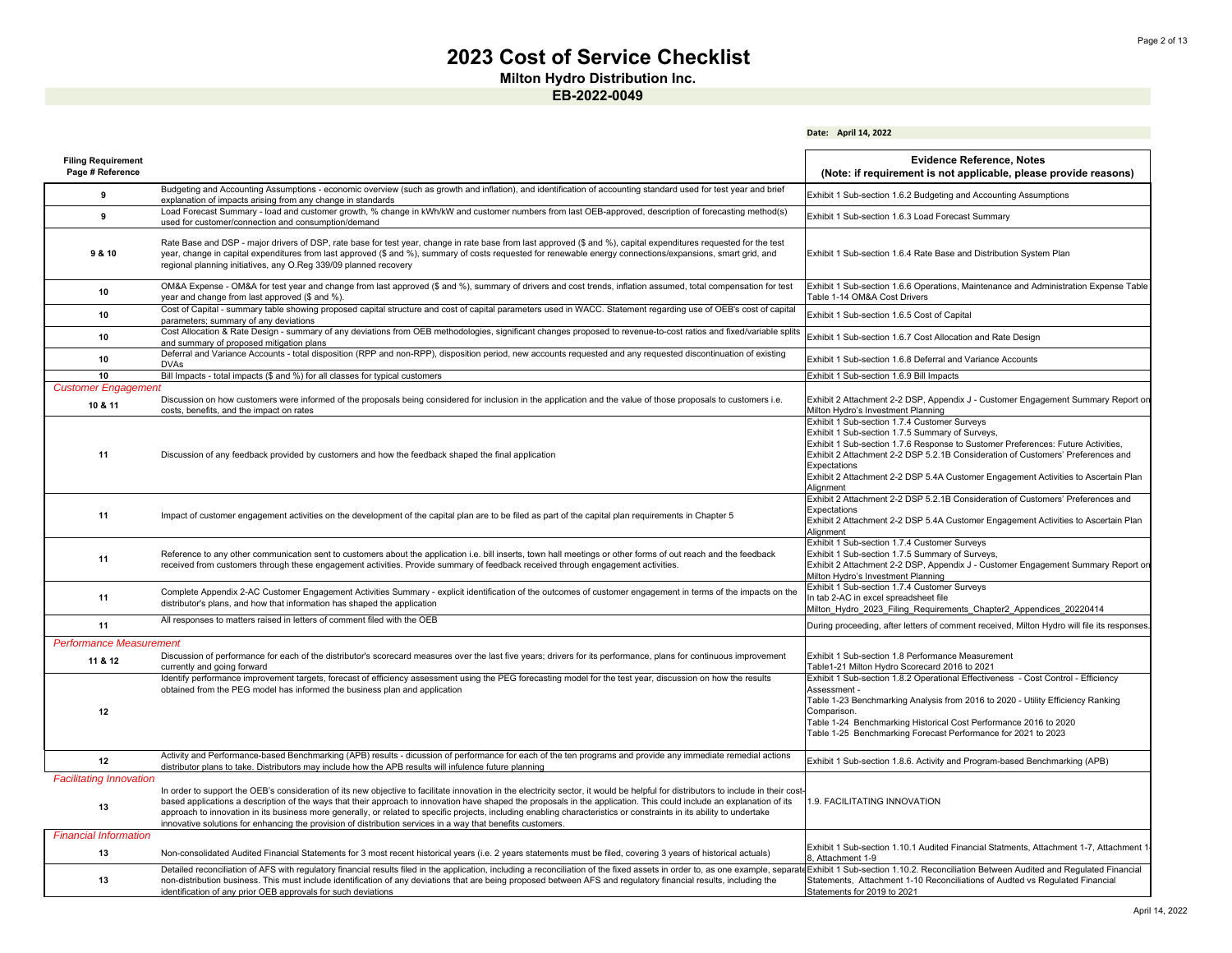**Date: April 14, 2022**

**Milton Hydro Distribution Inc.**

| <b>Filing Requirement</b><br>Page # Reference   |                                                                                                                                                                                                                                                                                                                                                                                                                                                                                                                                                                                                                                                                                        | <b>Evidence Reference, Notes</b><br>(Note: if requirement is not applicable, please provide reasons)                                                                                                                                                                                                                  |
|-------------------------------------------------|----------------------------------------------------------------------------------------------------------------------------------------------------------------------------------------------------------------------------------------------------------------------------------------------------------------------------------------------------------------------------------------------------------------------------------------------------------------------------------------------------------------------------------------------------------------------------------------------------------------------------------------------------------------------------------------|-----------------------------------------------------------------------------------------------------------------------------------------------------------------------------------------------------------------------------------------------------------------------------------------------------------------------|
| 13                                              | Annual Report and MD&A for most recent year of distributor and parent company, as available and applicable                                                                                                                                                                                                                                                                                                                                                                                                                                                                                                                                                                             | Exhibit 1 Sub-section 1.10.3. Annual Report and Management's Discussion and<br>Analysis                                                                                                                                                                                                                               |
| 13                                              | Rating Agency Reports, if available; Prospectuses, etc. for recent and planned public issuances                                                                                                                                                                                                                                                                                                                                                                                                                                                                                                                                                                                        | Exhibit 1 Sub-section 1.10.4. Rating Agency Reports<br>Exhibit 1 Sub-section 1.10.5. Prospectus or Information Circulars                                                                                                                                                                                              |
| 13                                              | Any change in tax status                                                                                                                                                                                                                                                                                                                                                                                                                                                                                                                                                                                                                                                               | Exhibit 1 Sub-section 1.10.6. Change in Tax Status                                                                                                                                                                                                                                                                    |
| 13                                              | Existing accounting orders and departures from these orders, as well as any departures from the USoA                                                                                                                                                                                                                                                                                                                                                                                                                                                                                                                                                                                   | Exhibit 1 Sub-section 1.10.7. Existing Accounting Orders                                                                                                                                                                                                                                                              |
| 13                                              | Accounting Standards used for financial statements and when adopted                                                                                                                                                                                                                                                                                                                                                                                                                                                                                                                                                                                                                    | Exhibit 1 Sub-section 1.10.8. Accounting Standards                                                                                                                                                                                                                                                                    |
| 13 & 14                                         | Confirmation that accounting treatment of any non-utility business has segregated activities from rate regulated activities                                                                                                                                                                                                                                                                                                                                                                                                                                                                                                                                                            | Exhibit 1 Sub-section 1.10.9. Accounting for Non-Utility Business                                                                                                                                                                                                                                                     |
| <b>Distributor Consolidation</b>                |                                                                                                                                                                                                                                                                                                                                                                                                                                                                                                                                                                                                                                                                                        |                                                                                                                                                                                                                                                                                                                       |
| 14                                              | If a distributor has acquired or amalgamated with another distributor, identify any incentives that formed part of the acquisition or amalgamation transaction if the<br>incentive represents costs that are being proposed to remain or enter rate base and/or revenue requirement. A distributor must specify whether any commitments<br>made to shareholders are to be funded through rates                                                                                                                                                                                                                                                                                         | Exhibit 1 Sub-section 1.11. Distributor Consulidation                                                                                                                                                                                                                                                                 |
| 14                                              | List of exhibits in application in which incentives are discussed                                                                                                                                                                                                                                                                                                                                                                                                                                                                                                                                                                                                                      | N/A                                                                                                                                                                                                                                                                                                                   |
|                                                 | Description of actual savings as a result of consolidation compared to what was in the approved consolidation application and explanation of how savings are                                                                                                                                                                                                                                                                                                                                                                                                                                                                                                                           |                                                                                                                                                                                                                                                                                                                       |
| 14                                              | sustainable and the efficacy of any rate plan approved as part of the MAADs application                                                                                                                                                                                                                                                                                                                                                                                                                                                                                                                                                                                                | N/A                                                                                                                                                                                                                                                                                                                   |
| 14                                              | Identify approved ACM or ICM from a previous Price Cap IR application it proposes be incorporated into rate base                                                                                                                                                                                                                                                                                                                                                                                                                                                                                                                                                                       | N/A                                                                                                                                                                                                                                                                                                                   |
|                                                 |                                                                                                                                                                                                                                                                                                                                                                                                                                                                                                                                                                                                                                                                                        |                                                                                                                                                                                                                                                                                                                       |
| EXHIBIT 2 - RATE BASE                           |                                                                                                                                                                                                                                                                                                                                                                                                                                                                                                                                                                                                                                                                                        |                                                                                                                                                                                                                                                                                                                       |
| Overview                                        |                                                                                                                                                                                                                                                                                                                                                                                                                                                                                                                                                                                                                                                                                        |                                                                                                                                                                                                                                                                                                                       |
| 15                                              | Completed Fixed Asset Continuity Schedule (Appendix 2-BA) - in Application and Excel format                                                                                                                                                                                                                                                                                                                                                                                                                                                                                                                                                                                            | Exhibit 2 Section 2.4. Fixed Assets Continuity Schedules, Tables 2-4 to 2-11 (2016-<br>2023)                                                                                                                                                                                                                          |
|                                                 |                                                                                                                                                                                                                                                                                                                                                                                                                                                                                                                                                                                                                                                                                        | Milton Hydro 2023 Filing Requirements Chapter2 Appendices 20220414.pdf<br>Milton Hydro 2023 Filing Requirements Chapter2 Appendices 20220414.xlsx                                                                                                                                                                     |
| 15                                              | For rate base, must include opening and closing balances, average of opening and closing balances for gross assets and accumulated depreciation (discussion of<br>methodology if applicant uses an alternative method); working capital allowance (historical actuals, bridge and test year forecast)                                                                                                                                                                                                                                                                                                                                                                                  | Exhibit 2 Section 2.2 Rate Base, Table 2-1 Summary of Rate Base                                                                                                                                                                                                                                                       |
| 15                                              | Continuity statements (year end balance, including interest during construction and overheads).<br>Explanation for any restatement (e.g. due to change in accounting standards)<br>Year over year variance analysis; explanation where variance greater than materiality threshold<br>Hist. OEB-Approved vs Hist. Actual (for the most recent historical OEB-approved year)                                                                                                                                                                                                                                                                                                            | Exhibit 2 Section 2.3 Variance Analysis of Rate Base. Table 2-4 to 2-11                                                                                                                                                                                                                                               |
|                                                 | Hist. Act. vs. preceding Hist. Act. (for the relevant number of years)<br>Hist. Act. vs. Bridge<br>Bridge vs. Test                                                                                                                                                                                                                                                                                                                                                                                                                                                                                                                                                                     | Exhibit 2 Section 2.2. Rate Base, Table 2-1 Summary of Rate Base - Gross Assets and                                                                                                                                                                                                                                   |
| 15                                              | Opening and closing balances of gross assets and accumulated depreciation must correspond to fixed asset continuity statements. If not, an explanation must be<br>provided (e.g. CWIP, ARO). Reconciliation must be between net book value balances reported on Appendix 2-BA and balances included in rate base calculation                                                                                                                                                                                                                                                                                                                                                           | Accumulated Depreciation and average of Opening/ Closing Gross Assets and<br>Accumulated Depreciation are Reconciled to FA Continuities Tables 2-4 to Tables 2-11<br>and Appendix 2-BA Fixed Asset Continuity Schedules from 2016 to 2023                                                                             |
| 16                                              | Distributor may include in-service balances previously recorded in DVAs, such as MIST meters or renewable generation/smart grid related accounts, in its opening<br>test year property, plant and equipment balances, if these costs have not been previously reviewed and approved for disposition, but disposition is being requested in<br>this application. In this situation, the distributor must clearly show in its evidence (e.g. Appendix 2-BA) that the addition was included in the opening test year balances<br>and must reconcile the closing bridge year and opening test year figures. Distributors must provide the same reconciliation for accumulated depreciation | N/A Milton Hydro have no in-service balances that were previously recorded in DVAs<br>that need to be included in rate base.                                                                                                                                                                                          |
| 16                                              | Gross Assets - PP&E and Accumulated Depreciation<br>Breakdown by function (transmission or high voltage plant, distribution plant, general plant, other plant) for required statements and analyses                                                                                                                                                                                                                                                                                                                                                                                                                                                                                    | Exhibit 2 Sub-section 2.5.1 Table 2-12 pg 26                                                                                                                                                                                                                                                                          |
| 16                                              | Breakdown by major plant account for each functionalized plant item; for test year, each plant item must be accompanied by description                                                                                                                                                                                                                                                                                                                                                                                                                                                                                                                                                 | Exhibit 2 Sub-section 2.5.2 Table 2-13 pg 28                                                                                                                                                                                                                                                                          |
| 16                                              | Summary of approved and actual costs for any ICM(s) and/ or ACM approved in previous IRM applications                                                                                                                                                                                                                                                                                                                                                                                                                                                                                                                                                                                  | N/A No ICM or ACM approved in previous IRM decisions                                                                                                                                                                                                                                                                  |
| 16                                              | Continuity statements must reconcile to calculated depreciation expenses under Exhibit 4 and presented by asset account                                                                                                                                                                                                                                                                                                                                                                                                                                                                                                                                                                | Exhibit 2 Confirmed - FA Continuities Tables 2-4 Appendix 2-BA 2016 Actual to 2-11<br>Appendix 2-BA 2023 Test Year, and Appendix 2-BA Fixed Asset Continuity Schedules<br>from 2016 to 2023 reconciled to Exhibit 4 Section 4.6 Depreciation, Amortization and<br>Depletion Table 4-72 Depreciation Expense 2016-2023 |
| 16                                              | All asset disposals clearly identified in the Chapter 2 Appendices for all historical, bridge and test years                                                                                                                                                                                                                                                                                                                                                                                                                                                                                                                                                                           | Exhibit 2 Tables 2-4 Appendix 2-BA 2016 Actual to 2-11 Appendix 2-BA 2023 Test<br>Year, FA Continiuity Schedules show Asset Disposals.                                                                                                                                                                                |
| <b>Allowance for Working Capital</b><br>16 & 17 | Working Capital - 7.5% allowance or Lead/Lag Study or Previous OEB Direction                                                                                                                                                                                                                                                                                                                                                                                                                                                                                                                                                                                                           | Exhibit 2 Section 2.8 Working Capital Calculation "Working Capital used 7.5%"                                                                                                                                                                                                                                         |
| 17                                              | Lead/Lag Study - leads and lags measured in days, dollar-weighted                                                                                                                                                                                                                                                                                                                                                                                                                                                                                                                                                                                                                      | N/A Milton Hydro has used the default working capital allowance.                                                                                                                                                                                                                                                      |
| 17                                              | Cost of Power must be determined by split between RPP and non-RPP Class A and Class B customers based on actual data, use most current RPP (TOU) price, use Exhibit 2 Sub-section 2.8.2. Cost of Power Calculations and Chapte<br>current UTR. Calculation must include the impact of the most up to date Ontario Electricity Rebate, currently set at of 17.0% on the total bill. Distributors must<br>complete Appendix 2-Z - Commodity Expense.                                                                                                                                                                                                                                     | Commodity Expense, and Table 2-26 Appendix 2-ZB Cost of Power.                                                                                                                                                                                                                                                        |
| 18                                              | Distribution System Plan and Capital Expenditures Summary<br>DSP filed as a stand-alone document; a discrete element within Exhibit 2                                                                                                                                                                                                                                                                                                                                                                                                                                                                                                                                                  | Exhibit 2, Attachment 2-2 Distribution System Plan                                                                                                                                                                                                                                                                    |
|                                                 | Overall summary of capital expenditures over the past five historical years, including the last OEB-approved amounts, as well as the bridge year and the test year.                                                                                                                                                                                                                                                                                                                                                                                                                                                                                                                    | Exhibit 2 Section 2.10.2 Capital Expenditures Table 2-27 Capital Expenditure Summary                                                                                                                                                                                                                                  |
| 18                                              | The summary must show capital expenditures, treatment of contributed capital, and additions and deductions from CWIP. As part of Exhibit 2, a distributor must also<br>provide explanations of year-over-year variances and an explanation of the variance, if any, between the OEB-approved capital expenditure amount in the last<br>rebasing year as compared to the actual expenditures for that year.                                                                                                                                                                                                                                                                             | -2016 to 2027 - Chapter 2 Appendix 2-AB Tables 2-28 2016 Actual vs. 2016 OEB<br>Approved (\$000s): to 2-35 2023 Test Year vs. 2022 Bridge Year (\$000s):                                                                                                                                                              |
| 18                                              | Complete Appendix 2-AB - four historical years must be actuals, forecasts for the bridge and test years; at a minimum, for historical years, applicants must provide<br>actual totals for each DSP category.                                                                                                                                                                                                                                                                                                                                                                                                                                                                           | Exhibit 2 Section 2.10.1. Distribution System Plan Table 2-27 Capital Expenditure<br>Summary - 2016 to 2027 - Appendix 2-AB                                                                                                                                                                                           |
|                                                 |                                                                                                                                                                                                                                                                                                                                                                                                                                                                                                                                                                                                                                                                                        |                                                                                                                                                                                                                                                                                                                       |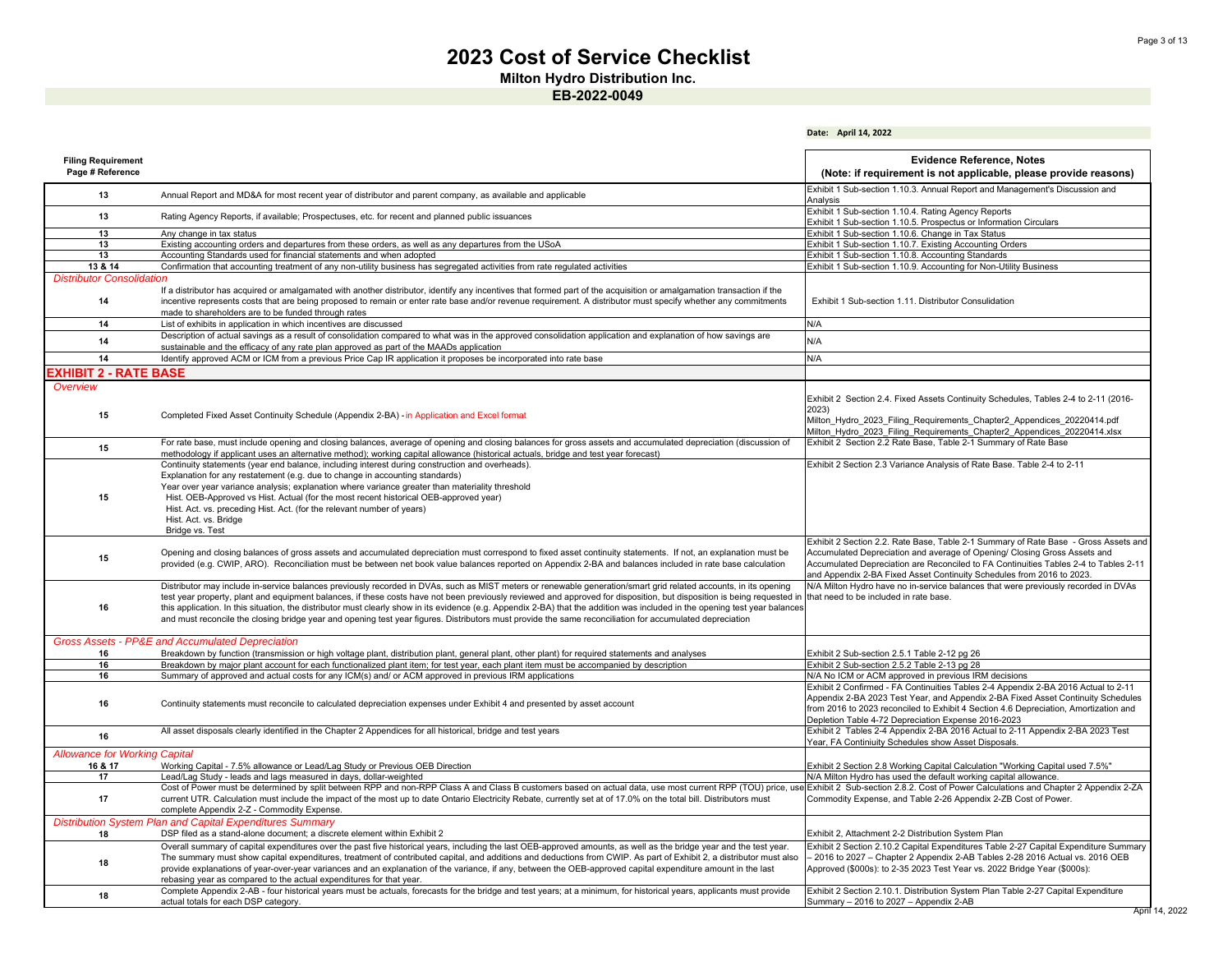**Milton Hydro Distribution Inc.**

|                                                             |                                                                                                                                                                                                                                                                                                                                                                                                                                                                                                                                                                                                                                                                                                                                                                                                                                                                                                                                                                                                                                                                                                                                                                                                                                                                                                          | Date: April 14, 2022                                                                                                             |
|-------------------------------------------------------------|----------------------------------------------------------------------------------------------------------------------------------------------------------------------------------------------------------------------------------------------------------------------------------------------------------------------------------------------------------------------------------------------------------------------------------------------------------------------------------------------------------------------------------------------------------------------------------------------------------------------------------------------------------------------------------------------------------------------------------------------------------------------------------------------------------------------------------------------------------------------------------------------------------------------------------------------------------------------------------------------------------------------------------------------------------------------------------------------------------------------------------------------------------------------------------------------------------------------------------------------------------------------------------------------------------|----------------------------------------------------------------------------------------------------------------------------------|
| <b>Filing Requirement</b><br>Page # Reference               |                                                                                                                                                                                                                                                                                                                                                                                                                                                                                                                                                                                                                                                                                                                                                                                                                                                                                                                                                                                                                                                                                                                                                                                                                                                                                                          | <b>Evidence Reference, Notes</b><br>(Note: if requirement is not applicable, please provide reasons)                             |
| <b>Policy Options for the Funding of Capital</b><br>18 & 19 | Distributor may propose ACM capital project coming into service during Price Cap IR (a discrete project documented in DSP). Provide cost and materiality calculations Exhibit 2 Section 2.17 Policy Options for Funding Capita<br>to demonstrate ACM qualification                                                                                                                                                                                                                                                                                                                                                                                                                                                                                                                                                                                                                                                                                                                                                                                                                                                                                                                                                                                                                                       |                                                                                                                                  |
| 18 & 19                                                     | Distributor must establish need for and prudence of these projects based on DSP information; identification that distributor is proposing ACM treatment for these future Exhibit 2 Section 2.17 Policy Options for Funding Cap<br>projects, preliminary cost information. The ACM Report provides further details on the information required.                                                                                                                                                                                                                                                                                                                                                                                                                                                                                                                                                                                                                                                                                                                                                                                                                                                                                                                                                           |                                                                                                                                  |
| 19                                                          | Complete Capital Module Applicable to ACM and ICM                                                                                                                                                                                                                                                                                                                                                                                                                                                                                                                                                                                                                                                                                                                                                                                                                                                                                                                                                                                                                                                                                                                                                                                                                                                        | N/A No ACM funding being requested in this Application                                                                           |
| 19 & 20                                                     | Addition of Previously Approved ACM and ICM Project Assets to Rate Base<br>Distributor with previously approved ACM(s) and/or ICM(s) - schedule of ACM/ICM amounts proposed to be incorporated into rate base. The distributors must<br>compare actual capital spending with OEB-approved amount and provide an explanation for variances                                                                                                                                                                                                                                                                                                                                                                                                                                                                                                                                                                                                                                                                                                                                                                                                                                                                                                                                                                | Exhibit 2 Section 2.18 Addition of ICM Assets to Rate Base                                                                       |
| 20                                                          | Balances in Account 1508 sub-accounts, reconciliation with proposed rate base amounts; recalculated revenue requirement should be compared with rate rider<br>revenue                                                                                                                                                                                                                                                                                                                                                                                                                                                                                                                                                                                                                                                                                                                                                                                                                                                                                                                                                                                                                                                                                                                                    | N/A No balances in 1508 being proposed to be brought into Rate Base                                                              |
| 20 & 21                                                     | Accelerated capital cost allowance (CCA) should not be reflected in the ACM/ICM revenue requirement associated with these projects. Distributors should include the<br>impact of the CCA rule change associated with the ACM/ICM project(s) in Account 1592 - PILs and Tax Variances - CCA Changes sub-account for CCA changes                                                                                                                                                                                                                                                                                                                                                                                                                                                                                                                                                                                                                                                                                                                                                                                                                                                                                                                                                                           | N/A No ACM/ICM revenue requirement in this application                                                                           |
| <b>Capitalization Policy</b><br>21                          | Capitalization policy including changes since its last rebasing application. Must identify the changes and the causes of the changes.                                                                                                                                                                                                                                                                                                                                                                                                                                                                                                                                                                                                                                                                                                                                                                                                                                                                                                                                                                                                                                                                                                                                                                    | Exhibit 2 Section 2.12 Capitalization Policy                                                                                     |
| <b>Capitalization of Overhead</b>                           |                                                                                                                                                                                                                                                                                                                                                                                                                                                                                                                                                                                                                                                                                                                                                                                                                                                                                                                                                                                                                                                                                                                                                                                                                                                                                                          |                                                                                                                                  |
| 21                                                          | Appendix 2-D complete; identification of burden rates and burden rates prior to changes, if any                                                                                                                                                                                                                                                                                                                                                                                                                                                                                                                                                                                                                                                                                                                                                                                                                                                                                                                                                                                                                                                                                                                                                                                                          | Exhibit 2 Section 2.16. Capitalization of Overhead Table 2-38 Overhead Expense,<br>Appendix 2-D, Table 2-39 Overhead Rates       |
| 22 & 23                                                     | Costs of Eligible Investments for the Connection of Qualifying Generation Facilities<br>Generation Facilities - If applicable, proposal to divide the costs of eligible investments between the distributor's ratepayers and all Ontario ratepayers per O.Reg.<br>330/09. Request for rate protection exceeds the materiality threshold in section 2.0.8 of the Filing Requirements<br>- Appendices 2-FA through 2-FC identifying all eligible investments for recovery                                                                                                                                                                                                                                                                                                                                                                                                                                                                                                                                                                                                                                                                                                                                                                                                                                  | N/A Milton Hydro has not incurred any costs for the connection of qualifying generation<br>facilities.                           |
| <b>Service Quality</b>                                      |                                                                                                                                                                                                                                                                                                                                                                                                                                                                                                                                                                                                                                                                                                                                                                                                                                                                                                                                                                                                                                                                                                                                                                                                                                                                                                          |                                                                                                                                  |
| 23                                                          | 5 historical years of SQRs, explanation for any under-performance vs standard and actions taken. If available, any outcomes of such actions.                                                                                                                                                                                                                                                                                                                                                                                                                                                                                                                                                                                                                                                                                                                                                                                                                                                                                                                                                                                                                                                                                                                                                             | Exhibit 2 Section 2.19 Service Quality and Reliability Performance, Table 2-40<br>Appendix 2-G (Service Reliability and Quality) |
| 23                                                          | Completed Appendix 2-G; confirmation that the data is consistent with scorecard, or explanation of any inconsistencies                                                                                                                                                                                                                                                                                                                                                                                                                                                                                                                                                                                                                                                                                                                                                                                                                                                                                                                                                                                                                                                                                                                                                                                   | Exhibit 2 Section 2.19 Service Quality and Reliability Performance, Table 2-40 Appendix<br>2-G (Service Reliability and Quality) |
| Ch5p5                                                       | Where applicable, explanation for section headings other than Chapter 5 headings; cross reference table                                                                                                                                                                                                                                                                                                                                                                                                                                                                                                                                                                                                                                                                                                                                                                                                                                                                                                                                                                                                                                                                                                                                                                                                  | N/A - headings mirror Ch 5                                                                                                       |
| Ch5 p5-6                                                    | Distribution System Plan Overview - key elements, overview of how projects address customer preferences, sources of cost savings, period covered, vintage of<br>information on investment drivers, changes to asset management process since last DSP filing, dependencies, projects related to grid modernization/distributed<br>energy resources/climate change adaptation                                                                                                                                                                                                                                                                                                                                                                                                                                                                                                                                                                                                                                                                                                                                                                                                                                                                                                                             | DSP Attachment 2-2, Sub-section 5.2.1A Key Element of the DSP that affect its Rate<br>Proposal                                   |
| Ch5 p6-7                                                    | Coordinated Planning with 3rd parties - description of consultations<br>- deliverables of the Regional Planning Process, or status of deliverables<br>- relevant material documents provided to other participants in the process<br>- IESO letter in relation to REG investments (Ch 5 p13) and Dx response letter                                                                                                                                                                                                                                                                                                                                                                                                                                                                                                                                                                                                                                                                                                                                                                                                                                                                                                                                                                                      | DSP Attachment 2-2 Sub-Section 5.2.2A Description of Third Party Consultations                                                   |
| Ch5 p8-9                                                    | Performance Measurement - identify and define methods and measures used to monitor DSP performance providing for each a brief description of its purpose, form<br>(e.g. formula if quantitative metric) and driver (e.g. consumer, legislative, regulatory, corporate)<br>- unit cost metrics for capital expenditures and O&M/customer, km of line, peak capacity as outlined in Appendix 5-A<br>- summary of performance and trends over historical period. Must include SAIFI and SAIDIfor all interruptions and all interruptions excluding loss of supply. Applicant<br>should also provide a summary of Major Events that occurred since the last Cost of Service. For each cause interruption: Number of interruptions that occurred as a<br>result of the cause of interruption, number of customer interruptions that occurred as a result of the cause of interruption, number of customer-hours of interruptions<br>that occurred as a result of the cause of interruption. Explanation for any adverse deviations from trend of targets (including any established in a previously filed DSP)<br>and any under-performance in SAIDI and SAIFI measures, and actions taken or to be taken to address the issues and any outcomes, if available.<br>- explain how information has affected DSP | DSP Attachment 2-2 Sub-section 5.2.3 Perfornance Measurement for Continuous<br>Improvement                                       |
| Ch5p9                                                       | Realized efficiencies due to smart meters<br>-documented capital and operating efficiencies realized as a result of the deployment and operationalization of smart meters and related technologies. Both qualitative<br>and quantitative descriptions should be provided                                                                                                                                                                                                                                                                                                                                                                                                                                                                                                                                                                                                                                                                                                                                                                                                                                                                                                                                                                                                                                 | DSP Attachment 2-2 Sub-section 5.2.4 Realized Efficiencies due to Smart Meters                                                   |
| Ch5 p10                                                     | Asset Management Process Overview - description of AM objectives/corporate goals and how Dx ranks objectives for prioritizing investments; Inputs/Outputs of the<br>AM process and information flow for investments - flowchart accompanied by explanatory text recommended                                                                                                                                                                                                                                                                                                                                                                                                                                                                                                                                                                                                                                                                                                                                                                                                                                                                                                                                                                                                                              | DSP Attachment 2-2 Sub-section 5.3.1 Asset Management Process Overview                                                           |
| Ch5 p11                                                     | Overview of Assets Managed - description of service area (including evolution of features in forecast period affecting DSP),<br>- description of system configuration including length (km) of underground and overhead systems, number and length of circuits by voltage level, and number and<br>capacity of transformer stations<br>- service profile and condition by asset type (tables and/or figures) - date data compiled<br>- assessment of degree the capacity of system assets is utilized                                                                                                                                                                                                                                                                                                                                                                                                                                                                                                                                                                                                                                                                                                                                                                                                    | DSP Attachment 2-2 Sub-section 5.3.2 Overview of Assets Managed                                                                  |
| Ch5 p12                                                     | Asset Lifecycle Optimization - description of asset lifecycle optimization policies and practices, including asset replacement and refurbishment, maintenance planning DSP Attachment 2-2 Sub-section 5.3.3 Asset Lifecycle Op<br>criteria and assumptions<br>- description of asset life cycle risk management policies and practices, assessment methods and approaches to mitigation                                                                                                                                                                                                                                                                                                                                                                                                                                                                                                                                                                                                                                                                                                                                                                                                                                                                                                                  | Practices                                                                                                                        |
| Ch5 p12-13                                                  | System Capability Assessment for REG - REG applications > 10 kW, number and MW of REG connections for forecast period, capacity of Dx to connect REG,<br>connection constraints                                                                                                                                                                                                                                                                                                                                                                                                                                                                                                                                                                                                                                                                                                                                                                                                                                                                                                                                                                                                                                                                                                                          | DSP Attachment 2-2 Sub-section 5.3.4B Renewable Generation Connections<br>anticipated 2023-2024                                  |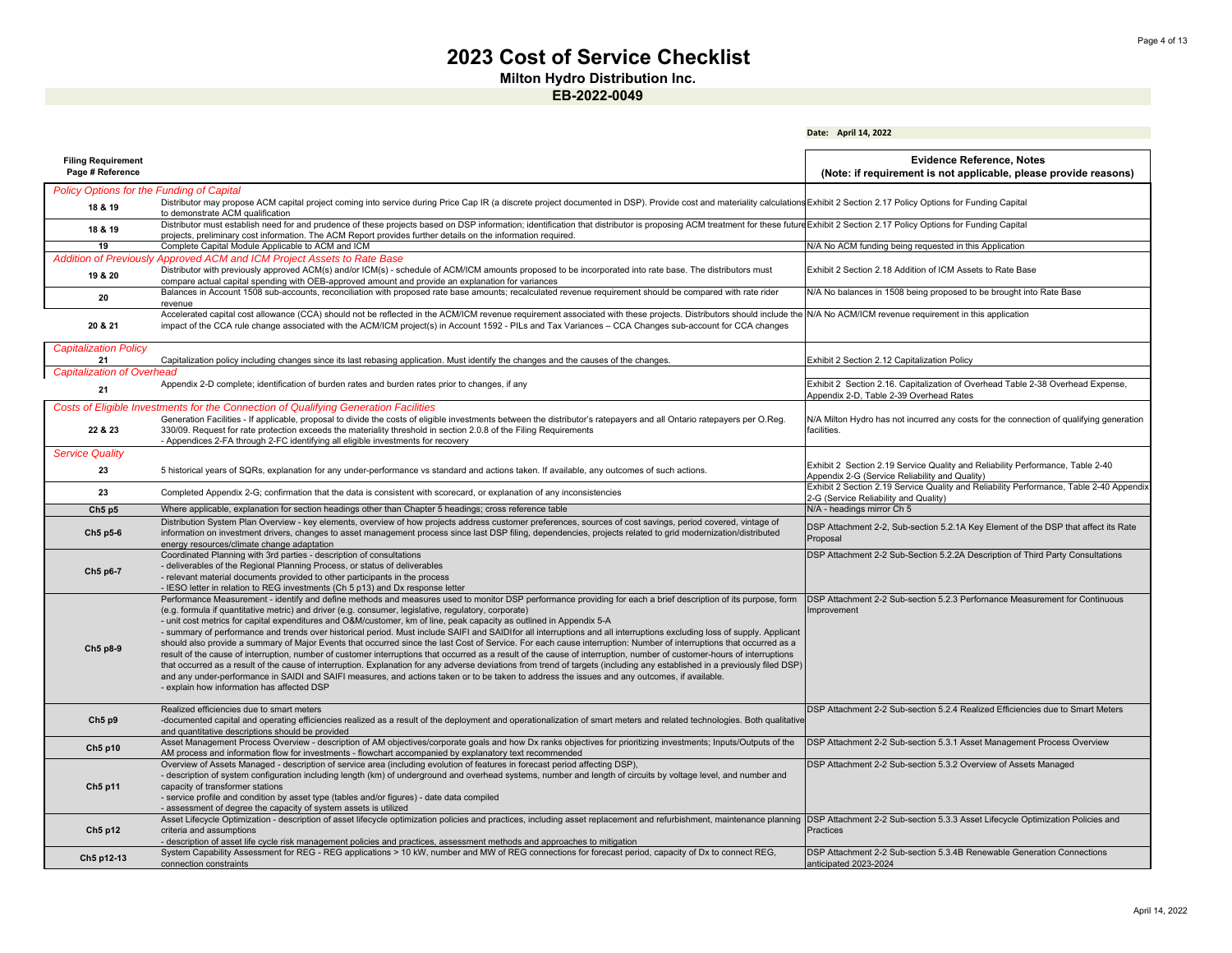**Date: April 14, 2022**

**Milton Hydro Distribution Inc.**

| <b>Filing Requirement</b><br>Page # Reference |                                                                                                                                                                                                                                                                                                                                                                                                                                                                                                                                                                                                                                                                                                                                                                                                                                                                                                                                                                                                                                                                                                                                                                                                                                                                                           | <b>Evidence Reference, Notes</b><br>(Note: if requirement is not applicable, please provide reasons)                  |
|-----------------------------------------------|-------------------------------------------------------------------------------------------------------------------------------------------------------------------------------------------------------------------------------------------------------------------------------------------------------------------------------------------------------------------------------------------------------------------------------------------------------------------------------------------------------------------------------------------------------------------------------------------------------------------------------------------------------------------------------------------------------------------------------------------------------------------------------------------------------------------------------------------------------------------------------------------------------------------------------------------------------------------------------------------------------------------------------------------------------------------------------------------------------------------------------------------------------------------------------------------------------------------------------------------------------------------------------------------|-----------------------------------------------------------------------------------------------------------------------|
| Ch5 p13-14                                    | Capital Expenditure Plan - should set out and justify a distributor's proposed expenditures on its distribution system and (non-system) general plant over a five-year<br>planning period, including investment and asset-related operating and maintenance expenditures. Distributors must provide overview of: customer engagement<br>activities to obtain information on their preferences and how the results of assessing this information are reflected in the capital expenditure plan, how the distributor<br>expects its system to develop over the next five years, including in relation to load and customer growth, climate change adaptation, grid modernization and/or the<br>accommodation of forecasted REG projects                                                                                                                                                                                                                                                                                                                                                                                                                                                                                                                                                     | DSP Attachment 2-2 Section 5.4 Capital Expenditure Plan                                                               |
| Ch5 p14-15                                    | Capital Expenditure Planning Process Overview<br>- description of the analytical tools and methods used for risk management and its correlation to the capital expenditure plan<br>- description of the process(es), tools and methods (including relevant linkages to the distributor's asset management process) used to identify, select, prioritize and<br>pace the execution of projects/programs in each investment category<br>- if different from that described above, the method and criteria used to prioritize REG investments<br>- approach to assessing non-distribution system alternatives to relieving system capacity or operational constraints, including the role of Regional Planning Processes<br>in identifying and assessing alternatives<br>- strategy in taking advantage of opportunities that arise during system planning to implement cost-effective modernization of the distribution system (options,<br>mechanisms that faciliate real time data and behind the meter services, investments necessary, adoption of innovative processes etc.<br>- consideration of distribution rate funded CDM programs, that are not funded by the Global Adjustment Mechanism, to defer distribution infrastructure                                                  | DSP Attachment 2-2 Sub-section 5.4.1 Capital Expenditure Planning Process Overview                                    |
| Ch5 p15-16                                    | Rate-Funded Activities to Defer Distribution Infrastructure<br>-CDM programs that target distributor-specific peak demand reductions to address a local constraint of the distribution system<br>-demand response programs to reduce peak demand in order to defer capital investment<br>-programs to improve the efficiency of the distribution system and reduce distribution losses<br>-energy storage programs whose primary purpose is to defer specific capital spending for the distribution system                                                                                                                                                                                                                                                                                                                                                                                                                                                                                                                                                                                                                                                                                                                                                                                | DSP Attachment 2-2 Sub-section 5.4.1F Distribution Rate Funded CDM Programs                                           |
| Ch5 p16-17                                    | Capital Expenditure Summary - completed Appendix 2-AB for historical and forecast period - At a minimum, for historical years, applicants that have previously filed a DSP Attachment 2-2 Sub-section 5.4.2 Capital Expenditur<br>DSP must provide the actual total expenditures in each DSP category. All years must be provided per the Chapter 5 investment categories.<br>- description of the impacts of capital expenditures on O&M must be given for each year or a statement that the capital plans did not impact O&M costs<br>- Explanations should be provided if there are material changes in the percentage a given investment category is of the total investment over the forecast period<br>relative to actual spending over the historical period. In addition to the Plan vs. Actual variances for individual investment categories, explanations must be provided<br>for the following:<br>. Plan vs. Actual variances for the total plan for each year of the historical period<br>• Variances in a given investment category that are trending much higher or lower over the historical period<br>- Must also complete Chapter 2 Appendix 2-AA, along with explanations of variances by project or category, the proposed accounting treatments, a statement should |                                                                                                                       |
| Ch5 p17                                       | Justifying Capital Expenditures<br>-filings must enable OEB to assess whether and how a distributor's DSP delivers value to customers, including by controlling costs in relation to its proposed<br>investments through appropriate optimization, prioritization, and pacing of capital-related expenditures<br>-distributors should also keep pace with technological changes and integrate cost-effective innovative projects and traditional planning needs such as load growth,<br>asset condition and reliability                                                                                                                                                                                                                                                                                                                                                                                                                                                                                                                                                                                                                                                                                                                                                                   | DSP Attachment 2-2 Sub-section 5.4.3 Justifying Capital Ependitures                                                   |
| Ch5 p17-18                                    | Overall Plan - comparative expenditures by category over historical period, forecast impact of system investment on O&M, drivers of investments by category<br>including historical trend and expected evolution of each driver over the forecast period, information related to Dx system capability assessment                                                                                                                                                                                                                                                                                                                                                                                                                                                                                                                                                                                                                                                                                                                                                                                                                                                                                                                                                                          | DSP Attachment 2-2 Sub-section 5.4.3.1 Overall Plan                                                                   |
| Ch5 p18-25                                    | Material Investments - For each project that meets materiality threshold set in Ch 2<br>General Information<br>- total capital and, where applicable, (non-capitalized) O&M costs proposed for recovery in rates<br>- any capital contributions made or forecast to be made to a transmitter with respect to a Connection and Cost Recovery Agreement (must include initial forecast used<br>to calculate contribution, amount of contribution (if any), true-up dates and potential true-up payments<br>- customer attachments<br>- dates<br>- risks<br>- variances<br>- REG investments - Information on total capital and OM&A costs associated with REG investment, if any, included in a project/program; and a description of how the<br>REG investment is expected to improve the system's ability to accommodate the connection of REG facilities.                                                                                                                                                                                                                                                                                                                                                                                                                                | DSP Attachment 2-2 Sub-section 5.4.3.2 Material Investments, Appendix A                                               |
|                                               | Evaluation criteria and information requirements for each project/program - may include: efficiency, customer value, reliability, etc. See filing requirements for<br>investment evaluation criteria and the qualitative or quantitative evidence that a distributor can use to demonstrate that an investment is consistent with these criteria                                                                                                                                                                                                                                                                                                                                                                                                                                                                                                                                                                                                                                                                                                                                                                                                                                                                                                                                          |                                                                                                                       |
|                                               | Category specific requirements for each project - category-specific information and analyses should be used to support a project/program (or elements thereof as<br>applicable).<br>- system access, system renewal, system service, general plant (as applicable) - see filing requirements for detailed discussion                                                                                                                                                                                                                                                                                                                                                                                                                                                                                                                                                                                                                                                                                                                                                                                                                                                                                                                                                                      |                                                                                                                       |
| EXHIBIT 3 - OPERATING REVENUE                 |                                                                                                                                                                                                                                                                                                                                                                                                                                                                                                                                                                                                                                                                                                                                                                                                                                                                                                                                                                                                                                                                                                                                                                                                                                                                                           |                                                                                                                       |
| <b>Load and Revenue Forecasts</b>             |                                                                                                                                                                                                                                                                                                                                                                                                                                                                                                                                                                                                                                                                                                                                                                                                                                                                                                                                                                                                                                                                                                                                                                                                                                                                                           |                                                                                                                       |
| 23                                            | Explanation of causes, assumptions and adjustments for volume forecast, including economic assumptions and data sources for customer and load forecasts                                                                                                                                                                                                                                                                                                                                                                                                                                                                                                                                                                                                                                                                                                                                                                                                                                                                                                                                                                                                                                                                                                                                   | Exhibit 3 Section 3.2 Summary of Load and Customer/Connection Forecast & Section<br>3.3 Multivariate Regression Model |
| 23                                            | Explanation of weather normalization methodology                                                                                                                                                                                                                                                                                                                                                                                                                                                                                                                                                                                                                                                                                                                                                                                                                                                                                                                                                                                                                                                                                                                                                                                                                                          | Exhibit 3 Sub-section 3.3.3 variables & Section 3.7 Weather-Sensitive Class Forecasts                                 |
| 24                                            | Completed Appendix 2-IB; the customer and load forecast for the test year must be entered on RRWF, Tab 10                                                                                                                                                                                                                                                                                                                                                                                                                                                                                                                                                                                                                                                                                                                                                                                                                                                                                                                                                                                                                                                                                                                                                                                 | Confirmed completed Ch 2 Appendix 2-IB & RRWF, Tab 10                                                                 |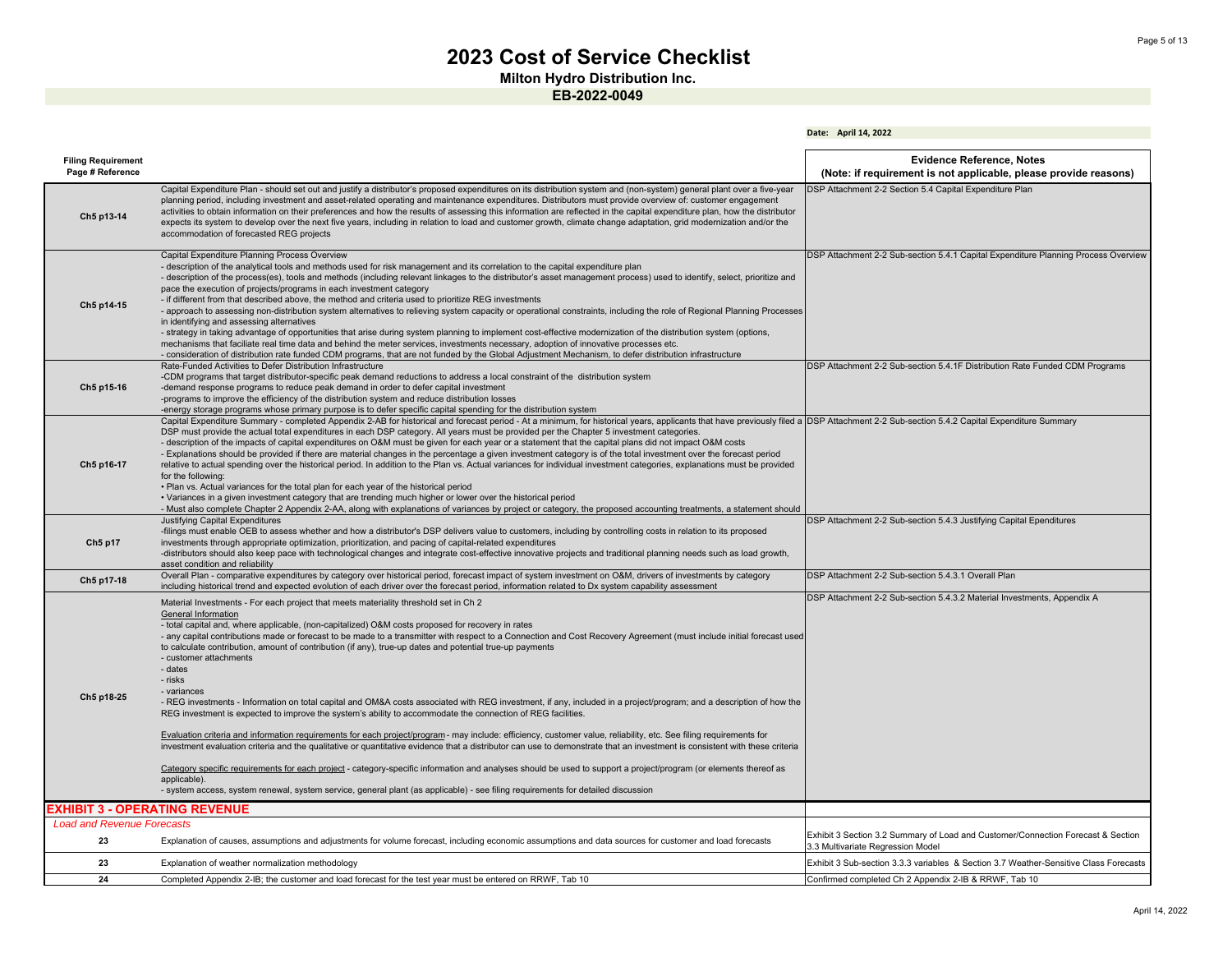**Date: April 14, 2022**

**Milton Hydro Distribution Inc.**

| <b>Filing Requirement</b><br>Page # Reference |                                                                                                                                                                                                                                                                                                                                                                                                                                                                                                                                                                                                                                                                                                                                                                                              | <b>Evidence Reference, Notes</b><br>(Note: if requirement is not applicable, please provide reasons)                                                                                                                                                                                                 |
|-----------------------------------------------|----------------------------------------------------------------------------------------------------------------------------------------------------------------------------------------------------------------------------------------------------------------------------------------------------------------------------------------------------------------------------------------------------------------------------------------------------------------------------------------------------------------------------------------------------------------------------------------------------------------------------------------------------------------------------------------------------------------------------------------------------------------------------------------------|------------------------------------------------------------------------------------------------------------------------------------------------------------------------------------------------------------------------------------------------------------------------------------------------------|
| 24 & 25                                       | Multivariate Regression Model - rationale for choice, regression statistics (including explanation for any resulting unintuitive relationships), explanation of weather<br>normalization methodology, sources of data for endogenous and exogenous variables (where a variable has been constructed, a complete explanation of the variable<br>data used and source), any binary variables used to either account for individual data points or to account for seasonal or cyclical trends or for discontinuities in the<br>historical data (where such variable has been used, explanation and justification must be provided), explanation of any specific adjustments made; data used in load<br>forecast must be provided in Excel format, including derivation of constructed variables | Exhibit 3 Section 3.3 Multivariate Regression Model & Section 3.7 Weather-Sensitive<br><b>Class Forecast</b><br>Milton Hydro 2023 Load Forecast Model 20220414 filed in Excel format                                                                                                                 |
| 25                                            | NAC Model - rationale for choice, data supporting NAC variables, description of accounting for CDM in historical period and how CDM impacts are factored into test<br>year forecast), discussion of weather normalization considerations                                                                                                                                                                                                                                                                                                                                                                                                                                                                                                                                                     | N/A NAC model not used.                                                                                                                                                                                                                                                                              |
| <b>CDM Adjustment for</b>                     | the Load Forecast for Distributors                                                                                                                                                                                                                                                                                                                                                                                                                                                                                                                                                                                                                                                                                                                                                           |                                                                                                                                                                                                                                                                                                      |
| 26                                            | CDM Adjustment - If a distributor expects impacts from any CFF-related projects not deployed by April 2019 but for which a distributor is contractually obligated to<br>complete, or for other programs delivered by the distributor after April 2019, a distributor may include these amounts as part of a CDM manual adjustment to the 2022 Exhibit 3 Section 3.5 CDM Adjustment<br>load forecast but must ensure that sufficient supporting evidence is provided for all estimated CDM savings                                                                                                                                                                                                                                                                                            |                                                                                                                                                                                                                                                                                                      |
| 26                                            | If a distributor proposes a CDM adjustment to its 2022 load forecast, it should document the CDM savings to be used as the basis for the 2022 LRAMVA threshold. In<br>addition, the allocation of the CDM savings for the LRAMVA and the load forecast adjustment should be provided by customer class and for both kWh and, as<br>applicable to a customer class, kW. The distributor should document its proposal adequately, including how CDM savings will be tracked and reported in order to<br>account for differences between forecast revenue loss attributable to CDM activity embedded in rates and actual revenue loss due to the impacts of CDM programs                                                                                                                        | Exhibit 3 Section 3.5 CDM Adjustment                                                                                                                                                                                                                                                                 |
| 26                                            | Appendix 2-I - is provided as one approach for calculating the aggregate amounts for the LRAMVA and the corresponding CDM adjustment to the load forecast                                                                                                                                                                                                                                                                                                                                                                                                                                                                                                                                                                                                                                    | N/A - not used                                                                                                                                                                                                                                                                                       |
| 26                                            | <b>Accuracy of Load Forecast and Variance Analyses</b><br>Completed Appendix 2-IB                                                                                                                                                                                                                                                                                                                                                                                                                                                                                                                                                                                                                                                                                                            | Confirmed completed Ch 2 Appendix 2-IB                                                                                                                                                                                                                                                               |
| 26                                            | For customer/connection counts - identification as to whether customer/connection count is shown in year end or average format, year-over-year variances in<br>changes of customer/connection counts with explanation of major changes, explanations of bridge and test year forecasts by rate class, for last rebasing variance<br>analysis between last OEB-approved and actuals with explanations for material differences                                                                                                                                                                                                                                                                                                                                                                | Exhibit 3 Section 3.4 Customer/Connection Forecast & 3.10 Accuracy of Load Forecast<br>and Variance Analysis                                                                                                                                                                                         |
| 26 & 27                                       | For consumption and demand - explanation to support how kWh are converted to kW for applicable demand-billed classes, year-over-year variances in kWh and kW<br>by rate class and for system consumption overall (kWh) with explanations for material changes in the definition of or major changes over time (should be done for both<br>historical actuals against each other and historical weather-normalized actuals over time), explanations of the bridge and test year forecasts by rate class, variance<br>analysis between the last OEB-approved and the actual and weather-normalized actual results                                                                                                                                                                              | Exhibit 3 Sub-section 3.3.4. Approach to Kilowatt Demand Forecast & Section 3.10<br>Accuracy of Load Forecast and Variance Analysis                                                                                                                                                                  |
| 27                                            | For revenues - calculation of bridge year forecast of revenues at existing rates; calculation of test year forecasted revenues at each of existing rates and proposed<br>rates                                                                                                                                                                                                                                                                                                                                                                                                                                                                                                                                                                                                               | Exhibit 3 Section 3.1 Load and Revenue Forecast Overview Table 3-1                                                                                                                                                                                                                                   |
| 27                                            | With respect to average consumption, for each rate class, distributors are to provide weather-actual and weather-normalized average annual consumption or demand<br>per customer as applicable for the rate class for last OEB approved and historical, weather normalized average annual consumption or demand per customer for the<br>bridge and test years, explanation of the net change in average consumption from last OEB-approved and actuals from historical, bridge and test years based on yea<br>over-year variances and any apparent trends in data                                                                                                                                                                                                                            | Exhibit 3 Section 3.8 Non-Weather Sensitive Customer Classes Table 3-12                                                                                                                                                                                                                              |
| <b>Other Revenue</b><br>28                    | Completed Appendix 2-H                                                                                                                                                                                                                                                                                                                                                                                                                                                                                                                                                                                                                                                                                                                                                                       | Exhibit 3 Sub-section 3.12.1 Summary of Other Revenue Table 3-34                                                                                                                                                                                                                                     |
| 28                                            | Variance analysis (including explanations for significant variances) - year over year, historical, bridge and test                                                                                                                                                                                                                                                                                                                                                                                                                                                                                                                                                                                                                                                                           | Exhibit 3 Sub-section 3.12.2 Variance Analysis of Other Revenue Tables 3-39 to 3-45                                                                                                                                                                                                                  |
| 28                                            | Any new proposed specific service charges, or proposed changes to rates or application of existing specific service charges                                                                                                                                                                                                                                                                                                                                                                                                                                                                                                                                                                                                                                                                  | n/a                                                                                                                                                                                                                                                                                                  |
| 28                                            | Revenue from affiliate transactions, shared services, corporate cost allocation as described in 2.4.3.2. For each affiliate transaction, identification of the service, the<br>nature of the service provided to affiliate entities, accounts used to record the revenue and associated costs (Appendix 2-N)                                                                                                                                                                                                                                                                                                                                                                                                                                                                                 | Exhibit 3 Sub-section 3.12.1 Summary of Other Revenue Table 3-37                                                                                                                                                                                                                                     |
| 28                                            | Accounts related to affiliate revenue and affiliate expense are shown in the footnote of Appendix 2-H                                                                                                                                                                                                                                                                                                                                                                                                                                                                                                                                                                                                                                                                                        | Exhibit 3 Sub-section 3.12.1 Summary of Other Revenue Table 3-35 to Table 3-38                                                                                                                                                                                                                       |
| 28                                            | Balances recorded in Account 4375 and Account 4380 must reconcile to the balances recorded in Appendix 2-N - Shared Services and Corporate Allocation for the<br>three historic years, the bridge year and the test year. Any differences must be reconciled                                                                                                                                                                                                                                                                                                                                                                                                                                                                                                                                 | Exhibit 3 Sub-section 3.12.1. Summary of Other Revenue Table 3-38                                                                                                                                                                                                                                    |
| 29                                            | Identification of any discrete customer groups that may be materially impacted by changes to other rates and charges.                                                                                                                                                                                                                                                                                                                                                                                                                                                                                                                                                                                                                                                                        | N/A                                                                                                                                                                                                                                                                                                  |
| EXHIBIT 4 - OPERATING COSTS                   |                                                                                                                                                                                                                                                                                                                                                                                                                                                                                                                                                                                                                                                                                                                                                                                              |                                                                                                                                                                                                                                                                                                      |
| Overview<br>29 & 30                           | Brief explanation of test year OM&A levels, cost drivers, significant changes, trends in costs including OM&A per customer (and its components) for the historical,<br>bridge and test years, inflation rate assumed, business environment changes                                                                                                                                                                                                                                                                                                                                                                                                                                                                                                                                           | Exhibit 4 Section 4.1 Overview                                                                                                                                                                                                                                                                       |
| <b>Summary and Cost Driver Tables</b>         |                                                                                                                                                                                                                                                                                                                                                                                                                                                                                                                                                                                                                                                                                                                                                                                              |                                                                                                                                                                                                                                                                                                      |
| 30                                            | Summary of recoverable OM&A expenses; Appendix 2-JA                                                                                                                                                                                                                                                                                                                                                                                                                                                                                                                                                                                                                                                                                                                                          | Exhibit 4 Sub-section 4.1.3 Summary of Recoverable OM&A Expenses Ch 2 Appendix 2<br>JA Table 4-3                                                                                                                                                                                                     |
| 30                                            | Recoverable OM&A cost drivers; Appendix 2-JB                                                                                                                                                                                                                                                                                                                                                                                                                                                                                                                                                                                                                                                                                                                                                 | Exhbit 4 Section 4.2 Summary of Cost Drivers Ch 2 Appendix 2-JB Table 4-5                                                                                                                                                                                                                            |
| 30                                            | OM&A programs table; Appendix 2-JC                                                                                                                                                                                                                                                                                                                                                                                                                                                                                                                                                                                                                                                                                                                                                           | Exhibit 4 Ch 2 Appendix 2-JC Table 4-8 OM&A Programs<br>Exhibit 4 Ch 2 Appendix 2-L Table 4-4 Recoverable OM&A Cost per Customer and per                                                                                                                                                             |
| 30                                            | Recoverable OM&A Cost per customer and per FTE; Appendix 2-L                                                                                                                                                                                                                                                                                                                                                                                                                                                                                                                                                                                                                                                                                                                                 | FTE.                                                                                                                                                                                                                                                                                                 |
| 30                                            | Identification of change in OM&A in test year in relation to change in capitalized overhead.                                                                                                                                                                                                                                                                                                                                                                                                                                                                                                                                                                                                                                                                                                 | Exhibit 4 Table 4-7 Capitalized OM&A<br>Exhibit 4 Table 4-7 Capitalized OM&A Exhibit 2 Sub-section 2.16 Capitalization of                                                                                                                                                                            |
| 30                                            | OM&A variance analysis for test year with respect to bridge and historical years; Appendix 2-D                                                                                                                                                                                                                                                                                                                                                                                                                                                                                                                                                                                                                                                                                               | Overhead Table 2-38                                                                                                                                                                                                                                                                                  |
|                                               | <b>Program Delivery Costs with Variance Analysis</b>                                                                                                                                                                                                                                                                                                                                                                                                                                                                                                                                                                                                                                                                                                                                         |                                                                                                                                                                                                                                                                                                      |
| 30                                            | Completed Appendix 2-JC OM&A Programs Table - completed by program; include variance analysis between test year costs against each of the last OEB approved<br>costs and most recent actuals for variances that are outliers based on historical trend. The variance analysis should explain whether the change was within or outside<br>the applicant's control                                                                                                                                                                                                                                                                                                                                                                                                                             | Exhibit 4 Section 4.3 Program Delivery Costs with Variance Analysis Ch 2 Appendix 2-<br>JC Table 4-8; Sub-section 4.3.2 Operating Work Programs; Sub-section 4.3.3<br>Maintenance Work Programs; Sub-section 4.3.4 Customer Service Work Programs;<br>Sub-section 4.3.5 Administrative Work Programs |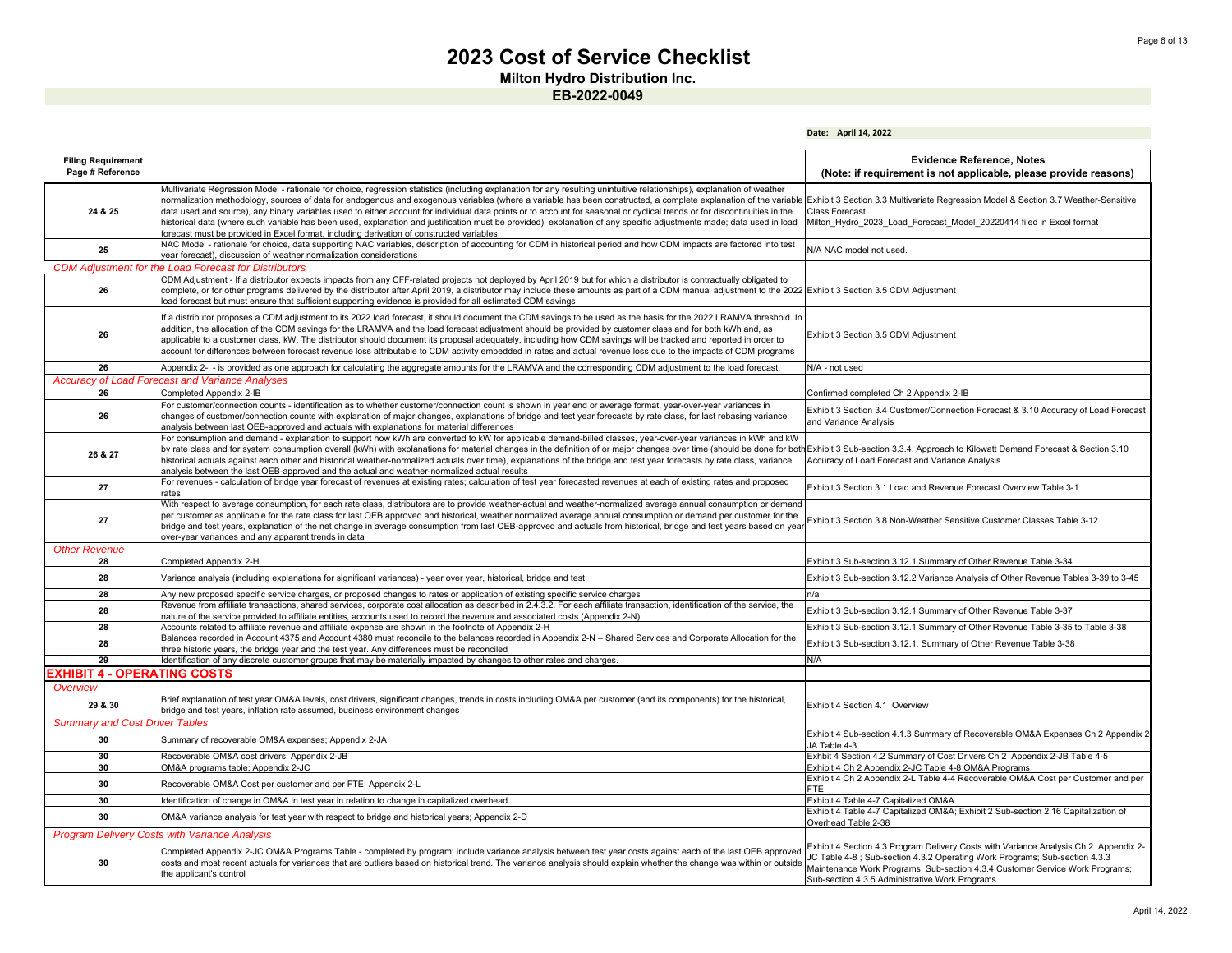**Milton Hydro Distribution Inc.**

**EB-2022-0049**

|                                                 |                                                                                                                                                                                                                                                                                                                                                 | Date: April 14, 2022                                                                                                                   |
|-------------------------------------------------|-------------------------------------------------------------------------------------------------------------------------------------------------------------------------------------------------------------------------------------------------------------------------------------------------------------------------------------------------|----------------------------------------------------------------------------------------------------------------------------------------|
|                                                 |                                                                                                                                                                                                                                                                                                                                                 |                                                                                                                                        |
| <b>Filing Requirement</b><br>Page # Reference   |                                                                                                                                                                                                                                                                                                                                                 | <b>Evidence Reference, Notes</b><br>(Note: if requirement is not applicable, please provide reasons)                                   |
|                                                 |                                                                                                                                                                                                                                                                                                                                                 | Exhibit 4 Sub-section 4.3.2 Operation Work Programs; Sub-section 4.3.3 Maintenance                                                     |
| 30 & 31                                         | For each significant change within the applicant's control describe business decision that was made to manage the cost increase/decrease and the alternatives                                                                                                                                                                                   | Work Programs; Sub-section 4.3.4 Customer Service Work Programs; Sub-section<br>4.3.5 Administrative Work Programs                     |
|                                                 | <b>Workforce Planning and Employee Compensation</b>                                                                                                                                                                                                                                                                                             |                                                                                                                                        |
| 31                                              | Employee Compensation - completed Appendix 2-K                                                                                                                                                                                                                                                                                                  | Exhibit 4 Ch 2 Appendix 2K Table 4-47 Employee Compensation                                                                            |
| 31                                              | Description of previous and proposed workforce plans, including compensation strategy                                                                                                                                                                                                                                                           | Exhibit 4 Sub-section 4.4.2 Workforce Planning; Sub-section 4.4.4 Compensation                                                         |
|                                                 | Discussion of the outcomes of previous plans and how those outcomes have impacted their proposed plans including an explanation of the reasons for all material<br>changes to headcount and compensation. Explanation for all years includes:                                                                                                   | Exhibit 4 Sub-section 4.4.3.5 Year-over-Year Changes in Headcount Table 4-50 to                                                        |
| 31                                              | - year over year variances, inflation rates used for forecasts, and the plan for any new employees<br>- basis for performance pay, eligible employee groups, goals, measures, and review process for pay-for-performance plans,<br>- relevant studies (e.g. compensation benchmarking)                                                          | Table 4-57 ;Sub-section 4.4.4.2.3 Annual Salary Band Increase                                                                          |
|                                                 | For virtual utilities - Appendix K completed in relation to the employees of the affiliates who are doing the work of the regulated utility. The status of pension funding                                                                                                                                                                      |                                                                                                                                        |
|                                                 | and all assumptions used in the analysis must be provided.                                                                                                                                                                                                                                                                                      |                                                                                                                                        |
| 31                                              |                                                                                                                                                                                                                                                                                                                                                 | N/A                                                                                                                                    |
|                                                 | Three or fewer employees - the applicant must aggregate this category with the category to which it is most closely related. This higher level of aggregation must be<br>continued, if required, to ensure that no category contains three or fewer employees.                                                                                  |                                                                                                                                        |
| 32                                              | Details of employee benefit programs including pensions, other post-employment retirement benefits (OPEBs), and other costs charged to OM&A. A breakdown of the<br>pension and OPEBs amounts included in OM&A and capital must be provided for the last OEB-approved rebasing application, and for historical, bridge and test years            | Exhibit 4 Sub-section 4.4.5 Benefit Program Costs                                                                                      |
| 32                                              | Most recent actuarial report                                                                                                                                                                                                                                                                                                                    | Exhibit 4 Attachment 4-4 and 4-5 Actuarial Valuation Reports                                                                           |
|                                                 | Accounting method for pension and OPEBs; if cash method, sufficient supporting rationale. If proposing to change the basis in which pension and OPEB costs                                                                                                                                                                                      |                                                                                                                                        |
| 32                                              | included in OM&A, quantification of impact of transition                                                                                                                                                                                                                                                                                        | Exhibit 4 Sub-section 4.4.5.1 Post Retirement Benefits- Accrual method                                                                 |
|                                                 | <b>Shared Services and Corporate Cost Allocation</b>                                                                                                                                                                                                                                                                                            |                                                                                                                                        |
| 32                                              | Identification of all shared services among affiliates and parent company; identification of the extent to which the applicant is a "virtual utility"                                                                                                                                                                                           | Exhibit 4 Sub-section 4.5.1 Shared Services                                                                                            |
| 32                                              | Allocation methodology for corporate and shared services, pricing methodology, list of costs and allocators, including any third party review                                                                                                                                                                                                   | Exhibit 4 Sub-section 4.5.4 Services Provided to Affiliates by Milton Hydro                                                            |
| 33                                              | Completed Appendix 2-N for service provided or received for historical, bridge and test; including reconciliation with revenue included in Other Revenue                                                                                                                                                                                        | Exhibit 4 Ch 2 Appendix 2-N Tables 4-63 to 4-70                                                                                        |
| 33                                              | Shared Service and Corporate Cost Variance analysis - test year vs last OEB approved and test year vs most recent actual                                                                                                                                                                                                                        | Exhibit 4 Sub-section 4.5.4.2 Water/WasteWater Billing; Sub-section 4.5.4.3 Sentinel                                                   |
|                                                 |                                                                                                                                                                                                                                                                                                                                                 | Lights; Sub-section 4.5.4.4 General Services<br>Exhibit 4 Sub-section 4.5.2 Milton Hydro Holdings Inc. ("Holdings"); line item in Ah 2 |
| 33                                              | Identification of any Board of Director costs for affiliates included in LDC costs                                                                                                                                                                                                                                                              | Appendix 2-N Tables 4-63 to 4-70                                                                                                       |
|                                                 | <b>Non-Affiliate Services, One-Time Costs, Requlatory Costs</b>                                                                                                                                                                                                                                                                                 |                                                                                                                                        |
| 33                                              | Purchased Non-Affiliated Services - file a copy of procurement policy (signing authority, tendering process, non-affiliate service purchase compliance)<br>For material transactions that are not in compliance with procurement policy, or that were undertaken pursuant to exceptions contemplated within the policy, an                      | Exhibit 4 Sub-section 4.5.6 Purchases of Non-Affiliate Services Attachment 4-3                                                         |
| 33                                              | explanation as to why as well as a summary of the nature and cost of the product, and a description of the specific methodology used for selecting the vendor                                                                                                                                                                                   | Exhibit 4 Sub-section 4.5.6 Purchases of Non-Affiliate Services                                                                        |
| 33 & 34                                         | Identification of one-time costs in historical, bridge, test; explanation of cost recovery in test (or future years). If no recovery of one-time costs is being proposed in the                                                                                                                                                                 | Exhibit 4 Sub-section 4.3.5.6 One-time Costs                                                                                           |
|                                                 | test year and subsequent IRM term, an explanation must be provided                                                                                                                                                                                                                                                                              |                                                                                                                                        |
| 34                                              | Regulatory costs - breakdown of actual and anticipated regulatory costs, including OEB cost assessments and expenses related to the CoS application (e.g. legal<br>fees, consultant fees), proposed recovery (i.e. amortized?) Completed Appendix 2-M                                                                                           | Exhibit 4 Ch 2 Appendix 2-M Table 4-37 Regulatory Costs                                                                                |
|                                                 | Information supporting the incremental level of the costs associated with the preparation and review of the current application. In addition, the applicant must identify                                                                                                                                                                       |                                                                                                                                        |
| 34                                              | over what period the costs are proposed to be recovered. For distributors, the recovery period would normally be the duration of the expected cost of service plus IRM<br>term under the Price Cap IR option (i.e. five years). If the applicant is proposing a different recovery period, it must explain why it believes this is appropriate. | Exhibit 4 Sub-section 4.3.5.6 One-time Costs                                                                                           |
| <b>LEAP, Charitable and Political Donations</b> |                                                                                                                                                                                                                                                                                                                                                 |                                                                                                                                        |
| 34                                              | LEAP - the greater of 0.12% of forecasted service revenue requirement or \$2,000 should be included in OM&A and recovered from all rate classes                                                                                                                                                                                                 | Exhibit 4 Sub-section 4.3.5.7 Low-Income Energy Assistance Programs (LEAP)                                                             |
| 34                                              | Detailed information for all contributions that are claimed for recovery                                                                                                                                                                                                                                                                        | Exhibit 4 Sub-section 4.3.5.7 Low-Income Energy Assistance Programs (LEAP)                                                             |
| 34                                              | Charitable Donations - the applicant must confirm that no political contributions have been included for recovery                                                                                                                                                                                                                               | Exhibit 4 Sub-section 4.3.5.8 Charitable and Political Donations                                                                       |
| Depreciation, Amortization and Depletion        |                                                                                                                                                                                                                                                                                                                                                 |                                                                                                                                        |
| 35                                              | Explanations for any useful lives of an asset that are proposed that are not within the ranges contained in the Kinectrics Report                                                                                                                                                                                                               | Exhibit 4 Sub-section 4.6.8 Service Life Comparisons                                                                                   |
|                                                 |                                                                                                                                                                                                                                                                                                                                                 | Exhibit 4 Sub-section 4.6.7 Depreciation Expense Summary and Anaylsis Table 4-72                                                       |
| 35                                              | Depreciation, Amortization and Depletion details by asset group for historical, bridge and test years. Include asset amount and rate of depreciation/amortization. Must                                                                                                                                                                         | Depreciation Expense 2016-2023; Ch 2 Appendix 2-C Attachment 4-8 App. 2-C (2016 to                                                     |
|                                                 | complete Appendix 2-C which must agree to accumulated depreciation in Appendix 2-BA under rate base                                                                                                                                                                                                                                             | 2023) MHDI 20220414 confirmed with Exhibit 2 Ch 2 Appendix 2-BA Tables 2-4 to 2-                                                       |
| 35                                              | Identification of any Asset Retirement Obligations and associated depreciation, accretion expense                                                                                                                                                                                                                                               | Exhibit 4 Sub-section 4.6.6 Asset and Retirement Obligations                                                                           |
| 35                                              | Identification of historical depreciation practice and proposal for test year. Variances from half year rule must be documented and supporting rationale provided                                                                                                                                                                               | Exhibit 4 Sub-section 4.6.2 Service Lives                                                                                              |
| 35                                              | Copy of depreciation/amortization policy, or equivalent written description; summary of changes to depreciation/amortization policy since last CoS                                                                                                                                                                                              | Exhibit 4 Section 4.6 Depreciation, Amortization and Depletion                                                                         |
| 35                                              | Explanation of any deviations from the practice of depreciating significant parts or components of PP&E separately                                                                                                                                                                                                                              | N/A No Deviations                                                                                                                      |
|                                                 | For any depreciation expense policy or asset service lives changes since its last rebasing application:                                                                                                                                                                                                                                         |                                                                                                                                        |
|                                                 | - identification of the changes and detailed explanation for the causes of the changes                                                                                                                                                                                                                                                          |                                                                                                                                        |
| 36                                              | -use of Kinectrics study or another study to justify changes in useful life                                                                                                                                                                                                                                                                     | Exhibit 4 Sub-section 4.6.8 Service Life Comparisons, Appendix 2-BB Table 4-74                                                         |
|                                                 | - list detailing all asset service lives tied to USoA, detail differences in TUL from Kinectrics and explain differences outside of minimum and maximum TUL range from                                                                                                                                                                          |                                                                                                                                        |
|                                                 | Kinectrics; Appendix 2-BB if there have been changes in asset service lives since last rebasing                                                                                                                                                                                                                                                 |                                                                                                                                        |
| <b>Income Tax or PILs</b>                       |                                                                                                                                                                                                                                                                                                                                                 |                                                                                                                                        |

#### *Income Tax or PILs*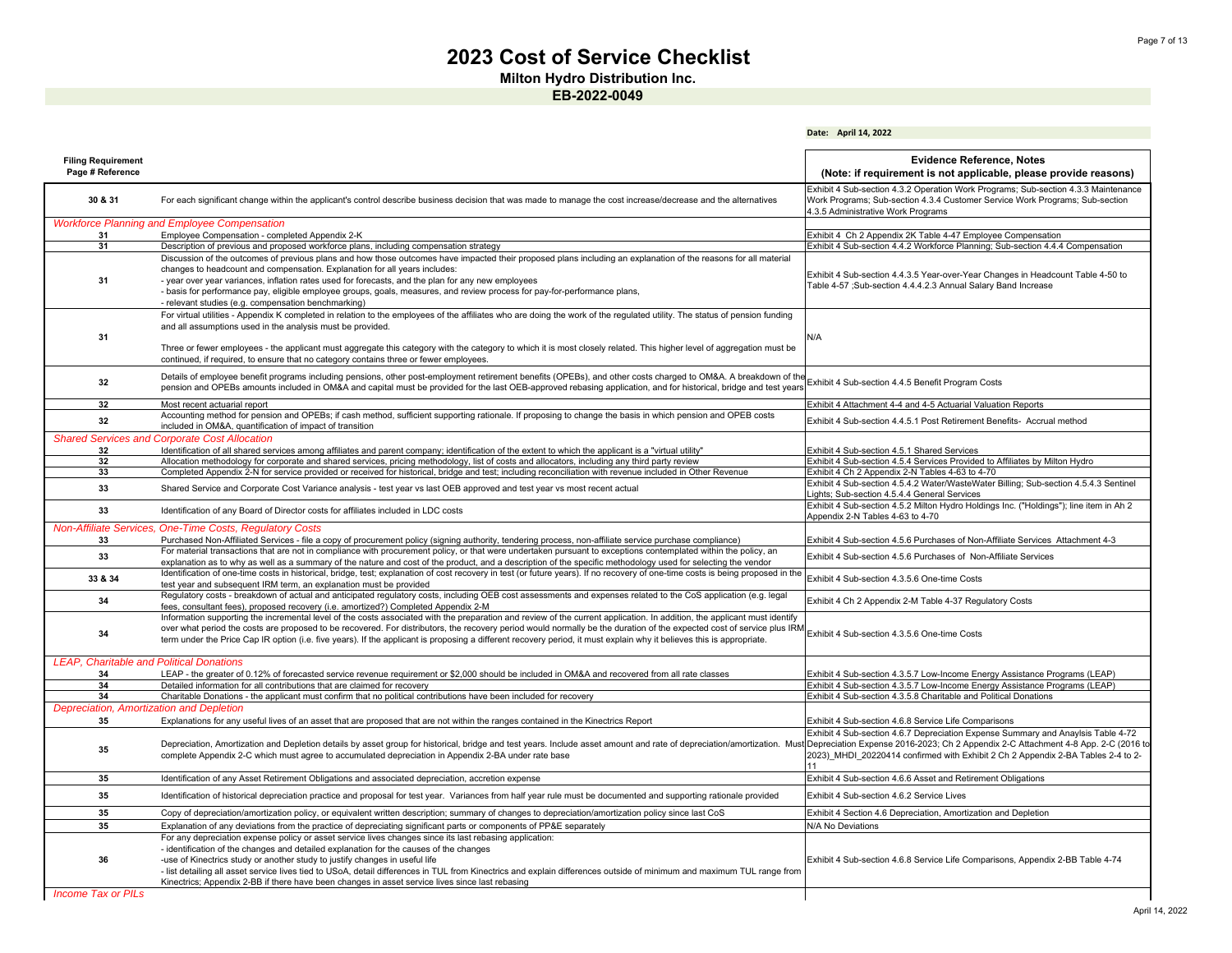**Milton Hydro Distribution Inc.**

|                                               |                                                                                                                                                                                                                                                                                                                                                                                                                                                                                                                                                                                                                                                                                                                                                                                                                                                                                                                                                                                                                                                                                                                                                                                                                                                                                                                                                                                                                                                                                                                                                                                                                                                                                                                                                                                                                                                                                                                                                                                                                                                                                                                                                                                                                                                                                                                                                                                                                                                                                                                                                                                                                                                                                                                                                                                                                                                                                                                                                                                                                                                                                                                                                                                                                                                                                                                                                                                                                                                                                                                                                                                                                                                                                                                                                                                                                                                                                                                                                                                                                                                                                                                                                                                                                                                                                                                                                                                                                                                                                                                                                                                                                                                                                                                                                                                                                                                                                                                                                                                                                                                                                                                                                                                                                                                                                                                                                                                                                                     | Date: April 14, 2022                                                                                                                            |
|-----------------------------------------------|-------------------------------------------------------------------------------------------------------------------------------------------------------------------------------------------------------------------------------------------------------------------------------------------------------------------------------------------------------------------------------------------------------------------------------------------------------------------------------------------------------------------------------------------------------------------------------------------------------------------------------------------------------------------------------------------------------------------------------------------------------------------------------------------------------------------------------------------------------------------------------------------------------------------------------------------------------------------------------------------------------------------------------------------------------------------------------------------------------------------------------------------------------------------------------------------------------------------------------------------------------------------------------------------------------------------------------------------------------------------------------------------------------------------------------------------------------------------------------------------------------------------------------------------------------------------------------------------------------------------------------------------------------------------------------------------------------------------------------------------------------------------------------------------------------------------------------------------------------------------------------------------------------------------------------------------------------------------------------------------------------------------------------------------------------------------------------------------------------------------------------------------------------------------------------------------------------------------------------------------------------------------------------------------------------------------------------------------------------------------------------------------------------------------------------------------------------------------------------------------------------------------------------------------------------------------------------------------------------------------------------------------------------------------------------------------------------------------------------------------------------------------------------------------------------------------------------------------------------------------------------------------------------------------------------------------------------------------------------------------------------------------------------------------------------------------------------------------------------------------------------------------------------------------------------------------------------------------------------------------------------------------------------------------------------------------------------------------------------------------------------------------------------------------------------------------------------------------------------------------------------------------------------------------------------------------------------------------------------------------------------------------------------------------------------------------------------------------------------------------------------------------------------------------------------------------------------------------------------------------------------------------------------------------------------------------------------------------------------------------------------------------------------------------------------------------------------------------------------------------------------------------------------------------------------------------------------------------------------------------------------------------------------------------------------------------------------------------------------------------------------------------------------------------------------------------------------------------------------------------------------------------------------------------------------------------------------------------------------------------------------------------------------------------------------------------------------------------------------------------------------------------------------------------------------------------------------------------------------------------------------------------------------------------------------------------------------------------------------------------------------------------------------------------------------------------------------------------------------------------------------------------------------------------------------------------------------------------------------------------------------------------------------------------------------------------------------------------------------------------------------------------------------------------------------------|-------------------------------------------------------------------------------------------------------------------------------------------------|
| <b>Filing Requirement</b><br>Page # Reference |                                                                                                                                                                                                                                                                                                                                                                                                                                                                                                                                                                                                                                                                                                                                                                                                                                                                                                                                                                                                                                                                                                                                                                                                                                                                                                                                                                                                                                                                                                                                                                                                                                                                                                                                                                                                                                                                                                                                                                                                                                                                                                                                                                                                                                                                                                                                                                                                                                                                                                                                                                                                                                                                                                                                                                                                                                                                                                                                                                                                                                                                                                                                                                                                                                                                                                                                                                                                                                                                                                                                                                                                                                                                                                                                                                                                                                                                                                                                                                                                                                                                                                                                                                                                                                                                                                                                                                                                                                                                                                                                                                                                                                                                                                                                                                                                                                                                                                                                                                                                                                                                                                                                                                                                                                                                                                                                                                                                                                     | <b>Evidence Reference, Notes</b><br>(Note: if requirement is not applicable, please provide reasons)                                            |
| 36                                            | Completed version of the PILs model (PDF and Excel); derivation of adjustments for historical, bridge, test years                                                                                                                                                                                                                                                                                                                                                                                                                                                                                                                                                                                                                                                                                                                                                                                                                                                                                                                                                                                                                                                                                                                                                                                                                                                                                                                                                                                                                                                                                                                                                                                                                                                                                                                                                                                                                                                                                                                                                                                                                                                                                                                                                                                                                                                                                                                                                                                                                                                                                                                                                                                                                                                                                                                                                                                                                                                                                                                                                                                                                                                                                                                                                                                                                                                                                                                                                                                                                                                                                                                                                                                                                                                                                                                                                                                                                                                                                                                                                                                                                                                                                                                                                                                                                                                                                                                                                                                                                                                                                                                                                                                                                                                                                                                                                                                                                                                                                                                                                                                                                                                                                                                                                                                                                                                                                                                   | Exhibit 4 Attachment 4-9 2023 Test Year Income Tax/PILS Workform, and<br>Milton Hydro 2023 Test year Income Tax Pils 20220414.xlsx              |
| 36                                            | Supporting schedules and calculations identifying reconciling items                                                                                                                                                                                                                                                                                                                                                                                                                                                                                                                                                                                                                                                                                                                                                                                                                                                                                                                                                                                                                                                                                                                                                                                                                                                                                                                                                                                                                                                                                                                                                                                                                                                                                                                                                                                                                                                                                                                                                                                                                                                                                                                                                                                                                                                                                                                                                                                                                                                                                                                                                                                                                                                                                                                                                                                                                                                                                                                                                                                                                                                                                                                                                                                                                                                                                                                                                                                                                                                                                                                                                                                                                                                                                                                                                                                                                                                                                                                                                                                                                                                                                                                                                                                                                                                                                                                                                                                                                                                                                                                                                                                                                                                                                                                                                                                                                                                                                                                                                                                                                                                                                                                                                                                                                                                                                                                                                                 | Exhibit 4 Sub-section 4.7.8 Detailed Tax Calculations, Table 4-79                                                                               |
| 36                                            |                                                                                                                                                                                                                                                                                                                                                                                                                                                                                                                                                                                                                                                                                                                                                                                                                                                                                                                                                                                                                                                                                                                                                                                                                                                                                                                                                                                                                                                                                                                                                                                                                                                                                                                                                                                                                                                                                                                                                                                                                                                                                                                                                                                                                                                                                                                                                                                                                                                                                                                                                                                                                                                                                                                                                                                                                                                                                                                                                                                                                                                                                                                                                                                                                                                                                                                                                                                                                                                                                                                                                                                                                                                                                                                                                                                                                                                                                                                                                                                                                                                                                                                                                                                                                                                                                                                                                                                                                                                                                                                                                                                                                                                                                                                                                                                                                                                                                                                                                                                                                                                                                                                                                                                                                                                                                                                                                                                                                                     |                                                                                                                                                 |
|                                               | Most recent federal and provincial tax returns                                                                                                                                                                                                                                                                                                                                                                                                                                                                                                                                                                                                                                                                                                                                                                                                                                                                                                                                                                                                                                                                                                                                                                                                                                                                                                                                                                                                                                                                                                                                                                                                                                                                                                                                                                                                                                                                                                                                                                                                                                                                                                                                                                                                                                                                                                                                                                                                                                                                                                                                                                                                                                                                                                                                                                                                                                                                                                                                                                                                                                                                                                                                                                                                                                                                                                                                                                                                                                                                                                                                                                                                                                                                                                                                                                                                                                                                                                                                                                                                                                                                                                                                                                                                                                                                                                                                                                                                                                                                                                                                                                                                                                                                                                                                                                                                                                                                                                                                                                                                                                                                                                                                                                                                                                                                                                                                                                                      | Exhibit 4 Attachment 4-10 2020 T2 Corporation Income Tax Return<br>N/A Financial Statements included with Tax Returns consistent with Financial |
| 36                                            | Financial Statements included with tax returns if different from those filed with application                                                                                                                                                                                                                                                                                                                                                                                                                                                                                                                                                                                                                                                                                                                                                                                                                                                                                                                                                                                                                                                                                                                                                                                                                                                                                                                                                                                                                                                                                                                                                                                                                                                                                                                                                                                                                                                                                                                                                                                                                                                                                                                                                                                                                                                                                                                                                                                                                                                                                                                                                                                                                                                                                                                                                                                                                                                                                                                                                                                                                                                                                                                                                                                                                                                                                                                                                                                                                                                                                                                                                                                                                                                                                                                                                                                                                                                                                                                                                                                                                                                                                                                                                                                                                                                                                                                                                                                                                                                                                                                                                                                                                                                                                                                                                                                                                                                                                                                                                                                                                                                                                                                                                                                                                                                                                                                                       | Statements filed with the application.                                                                                                          |
| 37                                            | Calculation of Tax Credits; redact where required (filing of unredacted versions is not required)                                                                                                                                                                                                                                                                                                                                                                                                                                                                                                                                                                                                                                                                                                                                                                                                                                                                                                                                                                                                                                                                                                                                                                                                                                                                                                                                                                                                                                                                                                                                                                                                                                                                                                                                                                                                                                                                                                                                                                                                                                                                                                                                                                                                                                                                                                                                                                                                                                                                                                                                                                                                                                                                                                                                                                                                                                                                                                                                                                                                                                                                                                                                                                                                                                                                                                                                                                                                                                                                                                                                                                                                                                                                                                                                                                                                                                                                                                                                                                                                                                                                                                                                                                                                                                                                                                                                                                                                                                                                                                                                                                                                                                                                                                                                                                                                                                                                                                                                                                                                                                                                                                                                                                                                                                                                                                                                   | Exhibit 4 Sub-section 4.7.4 Tax Credits, Table 4-76                                                                                             |
| 37                                            | Supporting schedules, calculations and explanations for other additions and deductions                                                                                                                                                                                                                                                                                                                                                                                                                                                                                                                                                                                                                                                                                                                                                                                                                                                                                                                                                                                                                                                                                                                                                                                                                                                                                                                                                                                                                                                                                                                                                                                                                                                                                                                                                                                                                                                                                                                                                                                                                                                                                                                                                                                                                                                                                                                                                                                                                                                                                                                                                                                                                                                                                                                                                                                                                                                                                                                                                                                                                                                                                                                                                                                                                                                                                                                                                                                                                                                                                                                                                                                                                                                                                                                                                                                                                                                                                                                                                                                                                                                                                                                                                                                                                                                                                                                                                                                                                                                                                                                                                                                                                                                                                                                                                                                                                                                                                                                                                                                                                                                                                                                                                                                                                                                                                                                                              | Exhibit 4 Section 4.7.8 Details Tax CalculationsTable 4-79                                                                                      |
| 37                                            | Completion of the integrity checks in the PILs Model                                                                                                                                                                                                                                                                                                                                                                                                                                                                                                                                                                                                                                                                                                                                                                                                                                                                                                                                                                                                                                                                                                                                                                                                                                                                                                                                                                                                                                                                                                                                                                                                                                                                                                                                                                                                                                                                                                                                                                                                                                                                                                                                                                                                                                                                                                                                                                                                                                                                                                                                                                                                                                                                                                                                                                                                                                                                                                                                                                                                                                                                                                                                                                                                                                                                                                                                                                                                                                                                                                                                                                                                                                                                                                                                                                                                                                                                                                                                                                                                                                                                                                                                                                                                                                                                                                                                                                                                                                                                                                                                                                                                                                                                                                                                                                                                                                                                                                                                                                                                                                                                                                                                                                                                                                                                                                                                                                                | Exhibit 4 Sub-section 4.7.9 Integrity Checks                                                                                                    |
| 37 & 38                                       | Accelerated CCA - Distributors must provide: the full revenue requirement impact recorded in Account 1592 and the balance sought for review and disposition, the<br>method used in calculating the revenue requirement impact recorded in Account 1592, detailed calculations by year for the full revenue requirement impact recorded<br>in Account 1592                                                                                                                                                                                                                                                                                                                                                                                                                                                                                                                                                                                                                                                                                                                                                                                                                                                                                                                                                                                                                                                                                                                                                                                                                                                                                                                                                                                                                                                                                                                                                                                                                                                                                                                                                                                                                                                                                                                                                                                                                                                                                                                                                                                                                                                                                                                                                                                                                                                                                                                                                                                                                                                                                                                                                                                                                                                                                                                                                                                                                                                                                                                                                                                                                                                                                                                                                                                                                                                                                                                                                                                                                                                                                                                                                                                                                                                                                                                                                                                                                                                                                                                                                                                                                                                                                                                                                                                                                                                                                                                                                                                                                                                                                                                                                                                                                                                                                                                                                                                                                                                                           | Exhibit 4 Sub-section 4.7.7 Accelerated Investment Initiative in CCA, Table 4-78                                                                |
| <b>Other Taxes</b>                            |                                                                                                                                                                                                                                                                                                                                                                                                                                                                                                                                                                                                                                                                                                                                                                                                                                                                                                                                                                                                                                                                                                                                                                                                                                                                                                                                                                                                                                                                                                                                                                                                                                                                                                                                                                                                                                                                                                                                                                                                                                                                                                                                                                                                                                                                                                                                                                                                                                                                                                                                                                                                                                                                                                                                                                                                                                                                                                                                                                                                                                                                                                                                                                                                                                                                                                                                                                                                                                                                                                                                                                                                                                                                                                                                                                                                                                                                                                                                                                                                                                                                                                                                                                                                                                                                                                                                                                                                                                                                                                                                                                                                                                                                                                                                                                                                                                                                                                                                                                                                                                                                                                                                                                                                                                                                                                                                                                                                                                     |                                                                                                                                                 |
| 38                                            | Taxes other than income taxes or PILs, as defined in the APH (e.g. property taxes), should only be included in Account 6105, effective January 1, 2012. Account 6105<br>is not an OM&A account and should therefore be excluded from all OM&A totals. The applicant should provide an explanation of how these tax amounts are derived.                                                                                                                                                                                                                                                                                                                                                                                                                                                                                                                                                                                                                                                                                                                                                                                                                                                                                                                                                                                                                                                                                                                                                                                                                                                                                                                                                                                                                                                                                                                                                                                                                                                                                                                                                                                                                                                                                                                                                                                                                                                                                                                                                                                                                                                                                                                                                                                                                                                                                                                                                                                                                                                                                                                                                                                                                                                                                                                                                                                                                                                                                                                                                                                                                                                                                                                                                                                                                                                                                                                                                                                                                                                                                                                                                                                                                                                                                                                                                                                                                                                                                                                                                                                                                                                                                                                                                                                                                                                                                                                                                                                                                                                                                                                                                                                                                                                                                                                                                                                                                                                                                             | Exhibit 4 Sub-section 4.7.10 Property Taxes                                                                                                     |
|                                               | Non-recoverable and Disallowed Expenses                                                                                                                                                                                                                                                                                                                                                                                                                                                                                                                                                                                                                                                                                                                                                                                                                                                                                                                                                                                                                                                                                                                                                                                                                                                                                                                                                                                                                                                                                                                                                                                                                                                                                                                                                                                                                                                                                                                                                                                                                                                                                                                                                                                                                                                                                                                                                                                                                                                                                                                                                                                                                                                                                                                                                                                                                                                                                                                                                                                                                                                                                                                                                                                                                                                                                                                                                                                                                                                                                                                                                                                                                                                                                                                                                                                                                                                                                                                                                                                                                                                                                                                                                                                                                                                                                                                                                                                                                                                                                                                                                                                                                                                                                                                                                                                                                                                                                                                                                                                                                                                                                                                                                                                                                                                                                                                                                                                             |                                                                                                                                                 |
| 38                                            | Exclude from regulatory tax calculation any non-recoverable or disallowed expenses                                                                                                                                                                                                                                                                                                                                                                                                                                                                                                                                                                                                                                                                                                                                                                                                                                                                                                                                                                                                                                                                                                                                                                                                                                                                                                                                                                                                                                                                                                                                                                                                                                                                                                                                                                                                                                                                                                                                                                                                                                                                                                                                                                                                                                                                                                                                                                                                                                                                                                                                                                                                                                                                                                                                                                                                                                                                                                                                                                                                                                                                                                                                                                                                                                                                                                                                                                                                                                                                                                                                                                                                                                                                                                                                                                                                                                                                                                                                                                                                                                                                                                                                                                                                                                                                                                                                                                                                                                                                                                                                                                                                                                                                                                                                                                                                                                                                                                                                                                                                                                                                                                                                                                                                                                                                                                                                                  | Exhibit 4 Sub-section 4.7.6 Non-recoverable and Disallowed Expenses                                                                             |
| <b>Conservation and Demand Management</b>     |                                                                                                                                                                                                                                                                                                                                                                                                                                                                                                                                                                                                                                                                                                                                                                                                                                                                                                                                                                                                                                                                                                                                                                                                                                                                                                                                                                                                                                                                                                                                                                                                                                                                                                                                                                                                                                                                                                                                                                                                                                                                                                                                                                                                                                                                                                                                                                                                                                                                                                                                                                                                                                                                                                                                                                                                                                                                                                                                                                                                                                                                                                                                                                                                                                                                                                                                                                                                                                                                                                                                                                                                                                                                                                                                                                                                                                                                                                                                                                                                                                                                                                                                                                                                                                                                                                                                                                                                                                                                                                                                                                                                                                                                                                                                                                                                                                                                                                                                                                                                                                                                                                                                                                                                                                                                                                                                                                                                                                     |                                                                                                                                                 |
| 39                                            | Statement confirming that costs directly attributable to CDM programs (e.g. staff labour dedicated to such programs) are not included in the revenue requirement to be Exhibit 4 Sub-section 4.8.1 Lost Revenue Adjustment Mec<br>recovered through distribution rates                                                                                                                                                                                                                                                                                                                                                                                                                                                                                                                                                                                                                                                                                                                                                                                                                                                                                                                                                                                                                                                                                                                                                                                                                                                                                                                                                                                                                                                                                                                                                                                                                                                                                                                                                                                                                                                                                                                                                                                                                                                                                                                                                                                                                                                                                                                                                                                                                                                                                                                                                                                                                                                                                                                                                                                                                                                                                                                                                                                                                                                                                                                                                                                                                                                                                                                                                                                                                                                                                                                                                                                                                                                                                                                                                                                                                                                                                                                                                                                                                                                                                                                                                                                                                                                                                                                                                                                                                                                                                                                                                                                                                                                                                                                                                                                                                                                                                                                                                                                                                                                                                                                                                              | 2022                                                                                                                                            |
| $39 - 44$<br>:XHIBIT 5 - COST                 | Lost Revenue Adjusment Mechanism Variance Account<br>Distributors must provide version 6 of LRAMVA Work Form (Excel) when making LRAMVA requests for remaining amounts related to CFF activity. An application for lost revenues<br>should include: Final Verified Annual Reports if claiming lost revenues from savings from CDM programs delivered in 2017 or earlier, Participation and Cost reports in Excel format made<br>available by the IESO.<br>- Personal information and commercially sensitive information removed.<br>An application for lost revenues should also provide:<br>- statement identifying the year(s) of new lost revenues and prior year savings persistence claimed in the LRAMVA disposition<br>- statement confirming LRAMVA based on verified savings results supported by the distributors final CDM Report and Persistence Savings Report (both filed in Excel format).<br>- statement indicating that the distributor has relied on the most recent input assumptions available at the time of program evaluation<br>- summary table with principal and carrying charges by rate class and resulting rate riders<br>- statement providing the disposition period; rationale provided for disposing the balance in the LRAMVA if one or more classes do not generate significant rate riders<br>- details for the forecasted CDM savings included in the LRAMVA calculation including reference to the OEBs approval, or an explanation if there are no forecast CDM savings<br>- rationale confirming how rate class allocations for actual CDM savings were determined by class and program (Tab 3-A of LRAMVA Work Form)<br>- statement confirming whether additional documentation was provided in support of projects that were not included in distributors final CDM Annual Report (Tab 8 of LRAMVA Work<br>Form as applicable)<br>- for a distributor's street lighting project(s) which may have been completed in collaboration with local municipalities, the following must be provided: Explanation of the methodology to<br>calculate street lighting savings; Confirmation whether the street lighting savings were calculated in accordance with OEB-approved load profiles for street lighting projects; Confirmation<br>whether the street lighting project(s) received funding from the IESO and the appropriate net-to-gross assumption used to calculate street lighting savings<br>For the recovery of lost revenues related to demand savings from street light upgrades, distributors should provide the following information:<br>o Explanation of the forecast demand savings from street lights, including assumptions built into the load forecast from the last CoS application<br>o Confirmation that the street light upgrades represent incremental savings attributable to participation in the IESO program, and that any savings not attributable to the IESO program<br>have been removed (for example, other upgrades under normal asset management plans)<br>o Confirmation that the associated energy savings from the applicable IESO program have been removed from the LRAMVA workform so as not to double count savings (for example, it<br>requesting lost revenue recovery for the demand savings from a street light upgrade program, the associated energy savings from the Retrofit program have been subtracted from the<br>Retrofit total)<br>o Confirmation that the distributor has received reports from the participating municipality that validate the number and type of bulbs replaced or retrofitted through the IESO program<br>o A table, in live excel format, that shows the monthly breakdown of billed demand over the period of the street light upgrade project, and the detailed calculations of the change in billed<br>demand due to the street light upgrade project (including data on number of bulbs, type of bulb replaced or retrofitted, average demand per bulb).<br>For the recovery of lost revenues related to demand savings from other programs that are not included in the monthly Participation and Cost Reports of the IESO (for example Combined<br>Heat and Power projects), distributors should provide the following information: The third party evaluation report that describes the methodology to calculate the demand savings<br>achieved for the program year. In particular, if the proposed methodology is different than the evaluation approaches used by the IESO, an explanation must be provided explaining why<br>the proposed approach is more appropriate, the rationale for net-to-gross assumptions used, a breakdown of billed demand and detailed level calculations in live excel format<br>Participation and Cost Reports and detailed project level savings files made available by the IESO to support the clearance of energy- and/or demand-related LRAMVA balances where<br>final verified results from the IESO are not available. These reports should be filed in excel format, similar to the previous Final Verified Annual Reports from 2015 to 2017.<br>o If a distributor seeks to claim any additional program savings to December 31, 2020:<br>- Related to CCF programs: an explanation must be provided as to how savings have been estimated based on the available data (i.e. IESO's Participation & Cost Reports) and/or<br>OF CAPITAL AND CAPITAL STRUCTURE | Exhibit 4 Section 4.8 Conservation and Demand Management (CDM) Costs                                                                            |
| <b>Capital Structure</b>                      |                                                                                                                                                                                                                                                                                                                                                                                                                                                                                                                                                                                                                                                                                                                                                                                                                                                                                                                                                                                                                                                                                                                                                                                                                                                                                                                                                                                                                                                                                                                                                                                                                                                                                                                                                                                                                                                                                                                                                                                                                                                                                                                                                                                                                                                                                                                                                                                                                                                                                                                                                                                                                                                                                                                                                                                                                                                                                                                                                                                                                                                                                                                                                                                                                                                                                                                                                                                                                                                                                                                                                                                                                                                                                                                                                                                                                                                                                                                                                                                                                                                                                                                                                                                                                                                                                                                                                                                                                                                                                                                                                                                                                                                                                                                                                                                                                                                                                                                                                                                                                                                                                                                                                                                                                                                                                                                                                                                                                                     |                                                                                                                                                 |
| 44                                            | Statement that LDC adopts OEB's quidelines for cost of capital and confirms that updates will be done. Alternatively - utility specific cost of capital with supporting<br>evidence                                                                                                                                                                                                                                                                                                                                                                                                                                                                                                                                                                                                                                                                                                                                                                                                                                                                                                                                                                                                                                                                                                                                                                                                                                                                                                                                                                                                                                                                                                                                                                                                                                                                                                                                                                                                                                                                                                                                                                                                                                                                                                                                                                                                                                                                                                                                                                                                                                                                                                                                                                                                                                                                                                                                                                                                                                                                                                                                                                                                                                                                                                                                                                                                                                                                                                                                                                                                                                                                                                                                                                                                                                                                                                                                                                                                                                                                                                                                                                                                                                                                                                                                                                                                                                                                                                                                                                                                                                                                                                                                                                                                                                                                                                                                                                                                                                                                                                                                                                                                                                                                                                                                                                                                                                                 | Exhibit 5 Section 5.1 Capital Structure                                                                                                         |
| 44                                            | Completed Appendix 2-OA for last OEB approved and test year                                                                                                                                                                                                                                                                                                                                                                                                                                                                                                                                                                                                                                                                                                                                                                                                                                                                                                                                                                                                                                                                                                                                                                                                                                                                                                                                                                                                                                                                                                                                                                                                                                                                                                                                                                                                                                                                                                                                                                                                                                                                                                                                                                                                                                                                                                                                                                                                                                                                                                                                                                                                                                                                                                                                                                                                                                                                                                                                                                                                                                                                                                                                                                                                                                                                                                                                                                                                                                                                                                                                                                                                                                                                                                                                                                                                                                                                                                                                                                                                                                                                                                                                                                                                                                                                                                                                                                                                                                                                                                                                                                                                                                                                                                                                                                                                                                                                                                                                                                                                                                                                                                                                                                                                                                                                                                                                                                         | Exhibit 5 Section 5.1 Capital Structure Table 5-1 (2016), Table 5-2 (2023 Proposed)                                                             |
| 44                                            | Completed Appendix 2-OB for historical, bridge and test years                                                                                                                                                                                                                                                                                                                                                                                                                                                                                                                                                                                                                                                                                                                                                                                                                                                                                                                                                                                                                                                                                                                                                                                                                                                                                                                                                                                                                                                                                                                                                                                                                                                                                                                                                                                                                                                                                                                                                                                                                                                                                                                                                                                                                                                                                                                                                                                                                                                                                                                                                                                                                                                                                                                                                                                                                                                                                                                                                                                                                                                                                                                                                                                                                                                                                                                                                                                                                                                                                                                                                                                                                                                                                                                                                                                                                                                                                                                                                                                                                                                                                                                                                                                                                                                                                                                                                                                                                                                                                                                                                                                                                                                                                                                                                                                                                                                                                                                                                                                                                                                                                                                                                                                                                                                                                                                                                                       | Exhibit 5 Ch 2 Appendices (2-OB) Debt Instruments Table 5-6 to Table 5-13 (2016 -<br>2023)                                                      |
| 44                                            | Explanation for any changes in capital structure                                                                                                                                                                                                                                                                                                                                                                                                                                                                                                                                                                                                                                                                                                                                                                                                                                                                                                                                                                                                                                                                                                                                                                                                                                                                                                                                                                                                                                                                                                                                                                                                                                                                                                                                                                                                                                                                                                                                                                                                                                                                                                                                                                                                                                                                                                                                                                                                                                                                                                                                                                                                                                                                                                                                                                                                                                                                                                                                                                                                                                                                                                                                                                                                                                                                                                                                                                                                                                                                                                                                                                                                                                                                                                                                                                                                                                                                                                                                                                                                                                                                                                                                                                                                                                                                                                                                                                                                                                                                                                                                                                                                                                                                                                                                                                                                                                                                                                                                                                                                                                                                                                                                                                                                                                                                                                                                                                                    | N/A no changes                                                                                                                                  |
| Cost of                                       | Capital (Return on Equity and Cost of Debt)                                                                                                                                                                                                                                                                                                                                                                                                                                                                                                                                                                                                                                                                                                                                                                                                                                                                                                                                                                                                                                                                                                                                                                                                                                                                                                                                                                                                                                                                                                                                                                                                                                                                                                                                                                                                                                                                                                                                                                                                                                                                                                                                                                                                                                                                                                                                                                                                                                                                                                                                                                                                                                                                                                                                                                                                                                                                                                                                                                                                                                                                                                                                                                                                                                                                                                                                                                                                                                                                                                                                                                                                                                                                                                                                                                                                                                                                                                                                                                                                                                                                                                                                                                                                                                                                                                                                                                                                                                                                                                                                                                                                                                                                                                                                                                                                                                                                                                                                                                                                                                                                                                                                                                                                                                                                                                                                                                                         |                                                                                                                                                 |
| 44                                            | Calculation of cost for each capital component                                                                                                                                                                                                                                                                                                                                                                                                                                                                                                                                                                                                                                                                                                                                                                                                                                                                                                                                                                                                                                                                                                                                                                                                                                                                                                                                                                                                                                                                                                                                                                                                                                                                                                                                                                                                                                                                                                                                                                                                                                                                                                                                                                                                                                                                                                                                                                                                                                                                                                                                                                                                                                                                                                                                                                                                                                                                                                                                                                                                                                                                                                                                                                                                                                                                                                                                                                                                                                                                                                                                                                                                                                                                                                                                                                                                                                                                                                                                                                                                                                                                                                                                                                                                                                                                                                                                                                                                                                                                                                                                                                                                                                                                                                                                                                                                                                                                                                                                                                                                                                                                                                                                                                                                                                                                                                                                                                                      | Exhibit 5 Section 5.1 Capital Structure Table 5-1                                                                                               |
| 45                                            | Profit or loss on redemption of debt                                                                                                                                                                                                                                                                                                                                                                                                                                                                                                                                                                                                                                                                                                                                                                                                                                                                                                                                                                                                                                                                                                                                                                                                                                                                                                                                                                                                                                                                                                                                                                                                                                                                                                                                                                                                                                                                                                                                                                                                                                                                                                                                                                                                                                                                                                                                                                                                                                                                                                                                                                                                                                                                                                                                                                                                                                                                                                                                                                                                                                                                                                                                                                                                                                                                                                                                                                                                                                                                                                                                                                                                                                                                                                                                                                                                                                                                                                                                                                                                                                                                                                                                                                                                                                                                                                                                                                                                                                                                                                                                                                                                                                                                                                                                                                                                                                                                                                                                                                                                                                                                                                                                                                                                                                                                                                                                                                                                | N/A                                                                                                                                             |
|                                               |                                                                                                                                                                                                                                                                                                                                                                                                                                                                                                                                                                                                                                                                                                                                                                                                                                                                                                                                                                                                                                                                                                                                                                                                                                                                                                                                                                                                                                                                                                                                                                                                                                                                                                                                                                                                                                                                                                                                                                                                                                                                                                                                                                                                                                                                                                                                                                                                                                                                                                                                                                                                                                                                                                                                                                                                                                                                                                                                                                                                                                                                                                                                                                                                                                                                                                                                                                                                                                                                                                                                                                                                                                                                                                                                                                                                                                                                                                                                                                                                                                                                                                                                                                                                                                                                                                                                                                                                                                                                                                                                                                                                                                                                                                                                                                                                                                                                                                                                                                                                                                                                                                                                                                                                                                                                                                                                                                                                                                     |                                                                                                                                                 |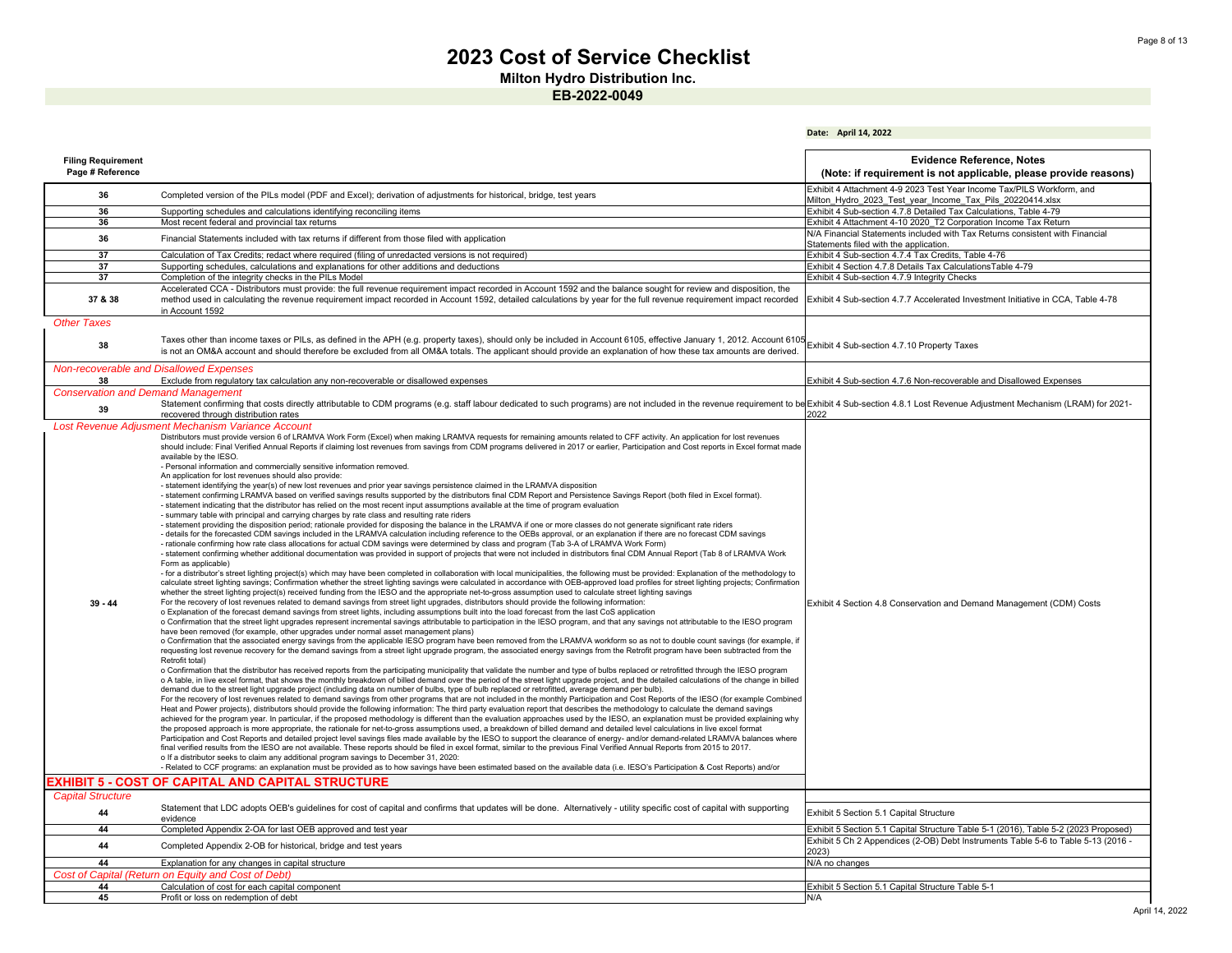**Milton Hydro Distribution Inc.**

**EB-2022-0049**

|                                               |                                                                                                                                                                                                                                                                                                                                                                                                                                                                                                                                                                                                                                                                                                                             | Date: April 14, 2022                                                                                                                                                                                                             |
|-----------------------------------------------|-----------------------------------------------------------------------------------------------------------------------------------------------------------------------------------------------------------------------------------------------------------------------------------------------------------------------------------------------------------------------------------------------------------------------------------------------------------------------------------------------------------------------------------------------------------------------------------------------------------------------------------------------------------------------------------------------------------------------------|----------------------------------------------------------------------------------------------------------------------------------------------------------------------------------------------------------------------------------|
| <b>Filing Requirement</b><br>Page # Reference |                                                                                                                                                                                                                                                                                                                                                                                                                                                                                                                                                                                                                                                                                                                             | <b>Evidence Reference, Notes</b><br>(Note: if requirement is not applicable, please provide reasons)                                                                                                                             |
| 45                                            | Copies of promissory notes or other debt arrangements with affiliates                                                                                                                                                                                                                                                                                                                                                                                                                                                                                                                                                                                                                                                       | N/A no longer any promissory notes, Milton Hydro holds only 3rd party debt.                                                                                                                                                      |
| 45                                            | Explanation of debt rate for each existing debt instrument including an explanation on how the debt rate was determined and is in compliance with the policies<br>documented in the 2009 Report                                                                                                                                                                                                                                                                                                                                                                                                                                                                                                                             | Exhibit 5 Table 5-3 2023 & 2016 Debt Instruments & Table 5-13 2023 Debt Instruments                                                                                                                                              |
| 45                                            | Forecast of new debt in bridge and test year - details including estimate of rate                                                                                                                                                                                                                                                                                                                                                                                                                                                                                                                                                                                                                                           | Exhibit 5 Table 5-12 2022 Debt Instruments and Table 5-13 (2023 Debt Instruments)                                                                                                                                                |
| 45                                            | If proposing any rate that is different from the OEB guidelines, a justification of the proposed rate(s), including key assumptions                                                                                                                                                                                                                                                                                                                                                                                                                                                                                                                                                                                         | N/A not proposing any rate that is different from the OEB's guidelines.                                                                                                                                                          |
| 45                                            | Notional Debt - should attract the weighted average cost of actual long-term debt rather than the current deemed long-term debt rate issued by the OEB                                                                                                                                                                                                                                                                                                                                                                                                                                                                                                                                                                      | Exhibit 5 Sub-section 5.2.7 Long-Term Notional Debt Table 5-5                                                                                                                                                                    |
| <b>Not-for-Profit Corporations</b>            |                                                                                                                                                                                                                                                                                                                                                                                                                                                                                                                                                                                                                                                                                                                             |                                                                                                                                                                                                                                  |
| 46                                            | The requested capital structure and cost of capital (including the proposed cost of long-term and short-term debt and proposed return on equity)                                                                                                                                                                                                                                                                                                                                                                                                                                                                                                                                                                            | N/A                                                                                                                                                                                                                              |
| 46                                            | Statement as to whether the revenues derived from the return on equity component of the cost of capital is to be used to build up operating and capital reserves or wi<br>be used for other purposes                                                                                                                                                                                                                                                                                                                                                                                                                                                                                                                        | N/A                                                                                                                                                                                                                              |
| 46                                            | If the revenues derived from the return on equity component of the cost of capital will be used to fund reserves, provide the specifications for each proposed reserve<br>fund and a description of the governance (policies, procedures, sign-off authority, etc.) that will be applied                                                                                                                                                                                                                                                                                                                                                                                                                                    | N/A                                                                                                                                                                                                                              |
| 46                                            | If the revenues derived from the return on equity component of the cost of capital will be used for other purposes, provide a statement as to whether these revenues<br>will be used for non-distribution activities (in the situation where the excess revenues are greater than the amounts needed to fund distribution activities). Provide<br>rationale supporting the use of the revenues in this manner. Also provide the governance (policies, procedures, sign-off authority, etc.) that will be applied to the<br>funding of non-distribution activities                                                                                                                                                           | N/A                                                                                                                                                                                                                              |
| 46                                            | If there are approved reserves from previous OEB decisions provide the following:<br>-the limits of any capital and/or operating reserves as approved by the OEB, and identifying the decisions establishing these reserve accounts and their limits<br>-the current balances of any established capital and/or operating reserves                                                                                                                                                                                                                                                                                                                                                                                          | N/A                                                                                                                                                                                                                              |
|                                               | <b>EXHIBIT 6 - REVENUE DEFICIENCY/SUFFICIENCY</b>                                                                                                                                                                                                                                                                                                                                                                                                                                                                                                                                                                                                                                                                           |                                                                                                                                                                                                                                  |
| 47                                            | Revenue deficiency or sufficiency calculations net of electricity price differentials captured in the Retail Settlement Variance Accounts (RSVAs) and also net of any<br>cost associated with low voltage (LV) charges or DVA balances of distribution expenditures/revenues being tracked through approved deferral and variance accounts Exhibit 6 Table 6-4 Revenue Deficiency Calculation<br>for certain distribution assets (e.g. ICM and ACM capital projects, MIST meters) and for which disposition is not being sought in the application.                                                                                                                                                                         |                                                                                                                                                                                                                                  |
| 47                                            | Summary of drivers for test year deficiency/sufficiency, how much each driver contributes; references in application evidence mapped to drivers                                                                                                                                                                                                                                                                                                                                                                                                                                                                                                                                                                             | Exhibit 6 Section 6-7 Cost Drivers on Revenue Deficiency Table 6-5                                                                                                                                                               |
| 47                                            | Impacts of any changes in methodologies to deficiency/sufficiency                                                                                                                                                                                                                                                                                                                                                                                                                                                                                                                                                                                                                                                           | N/A                                                                                                                                                                                                                              |
| <b>Revenue Requirement Work Form</b><br>48    | RRWF - in PDF and Excel. Revenue requirement, def/sufficiency, data entered in RRWF must correspond with other exhibits                                                                                                                                                                                                                                                                                                                                                                                                                                                                                                                                                                                                     | Exhibit 6 Attachment 6-1 2023 Rev Reqt Workform PDF version of RRWF<br>Live Excel version: Milton Hydro 2023 Rev Reqt Workform 20220414.xlsx<br>Exhibit 6 Section 6.2 Confirmation of correspondence of data with other exhibits |
| 48                                            | If the enhanced RRWF cannot reflect a distributor's proposed rates accurately, the distributor must file its rate generator model                                                                                                                                                                                                                                                                                                                                                                                                                                                                                                                                                                                           | Confirmed that the RRWF reflects Milton Hydro's proposed rates accurately. No rate<br>generator model has been filed.                                                                                                            |
| <b>EXHIBIT 7 - COST ALLOCATION:</b>           |                                                                                                                                                                                                                                                                                                                                                                                                                                                                                                                                                                                                                                                                                                                             |                                                                                                                                                                                                                                  |
| <b>Cost Allocation Study Requirements</b>     |                                                                                                                                                                                                                                                                                                                                                                                                                                                                                                                                                                                                                                                                                                                             |                                                                                                                                                                                                                                  |
| 48                                            | Completed cost allocation study using the OEB-approved methodology or a comparable model must be filed reflecting future loads and costs and be supported by<br>appropriate explanations and live Excel spreadsheets. Sheets 11 and 12 of the RRWF must also be completed. Updated load profiles or scaled version of HONI<br>CAIF. Model must be consistent with test year load forecast, changes to customer classes and load profiles.                                                                                                                                                                                                                                                                                   | Exhibit 7 Sections 7.1 Cost Allocation Study Requirements and 7.3 Summary of Results<br>and Proposed Changes Table 7-5                                                                                                           |
| 48 & 49                                       | Explanation provided if a distributor is unable to update its load profiles and confirm that it intends to put plans in place to update its load profiles the next time a cost<br>allocation model is filed                                                                                                                                                                                                                                                                                                                                                                                                                                                                                                                 | Exhibit 7 Section 7.3. Summary of Results and Proposed Changes                                                                                                                                                                   |
| 49                                            | Provide spreadsheet and a description with example calculations to show how the demand data in the cost allocation model was derived from the load forecast and<br>load profiles                                                                                                                                                                                                                                                                                                                                                                                                                                                                                                                                            | Exhibit 7 Excel model: Milton Hydro 2023 Load Forecast Model 20220414.xlsx<br><b>Tab 'Demand Data'</b>                                                                                                                           |
| 49                                            | Description of weighting factors, and rationale for use of default values (if applicable)                                                                                                                                                                                                                                                                                                                                                                                                                                                                                                                                                                                                                                   | Exhibit 7 Section 7.2. Weighting Factors                                                                                                                                                                                         |
| 49                                            | Complete live Excel cost allocation model, whether using the OEB-issued one or a different model. If using the OEB-issued model, Input sheet I.2, cells c15 and c17<br>must be used to identify the final run of the model on each sheet. If using another model, the distributor must file equivalent information.                                                                                                                                                                                                                                                                                                                                                                                                         | Exhibit 7 Excel Model: 2023 Cost Allocation Model MDHI 20220414.xlsm<br>Attachment 7-1 Cost Allocation Sheets I6, I8, O1 & O2.pdf                                                                                                |
| 50                                            | Host Distributor only<br>- evidence of consultation with embedded Dx<br>- statement regarding embedded Dx support for approach to allocation of costs<br>- if embedded Dx is separate class - class in cost allocation study and RRWF, Sheet 11<br>- if new embedded Dx class - rationale and supporting evidence (cost of serving, load served, asset ownership information, distribution charges); include in cost<br>allocation study and RRWF, Sheet 11<br>- if embedded Dx billed as GS customer -, include with the GS class in cost allocation model and Appendix 2-P. Provide cost of serving, load served, asset<br>ownership information, distribution charges, appropriateness of rate class. File Appendix 2-Q. | N/A Milton Hydro does not have a Embedded Distributor Class, nor does it require one.                                                                                                                                            |
| 51                                            | Unmetered Loads (including Street Lighting) - Confirmation of communication with unmetered load customers when proposing changes to the level of the rates and<br>charges or the introduction of new rates and charges                                                                                                                                                                                                                                                                                                                                                                                                                                                                                                      | Exhibit 7 Sub-section 7.4.2 Unmetered Loads                                                                                                                                                                                      |
| 51                                            | microFIT - if the applicant believes that it has unique circumstances which would justify a certain rate, appropriate documentation must be provided                                                                                                                                                                                                                                                                                                                                                                                                                                                                                                                                                                        | N/A                                                                                                                                                                                                                              |
| 51                                            | Standby Rates - distributors should request approval for its standby rates to be made final and provide evidence confirming that they have advised all affected<br>customers of the proposal. A distributor that seeks changes to its standby charges, including a change in the methodology on which these rates are based, must<br>provide full documentation supporting its proposal, and confirm that all affected customers have been notified of the proposed change(s).                                                                                                                                                                                                                                              | N/A                                                                                                                                                                                                                              |
| 51 & 52                                       | New customer class or eliminated customer class - rationale and restatement of revenue requirement from previous CoS                                                                                                                                                                                                                                                                                                                                                                                                                                                                                                                                                                                                        | N/A                                                                                                                                                                                                                              |
| <b>Class Revenue Requirements</b>             | To support a proposal to rebalance rates, the distributor must provide information on the revenue by class that would apply if all rates were changed by a uniform                                                                                                                                                                                                                                                                                                                                                                                                                                                                                                                                                          |                                                                                                                                                                                                                                  |
| 52                                            | percentage. Ratios must be compared with the ratios that will result from the rates being proposed by the distributor.                                                                                                                                                                                                                                                                                                                                                                                                                                                                                                                                                                                                      | Exhibit 7 Section 7.5 Class Revenue Requirements Table 7-7                                                                                                                                                                       |
| <b>Revenue to Cost Ratios</b>                 |                                                                                                                                                                                                                                                                                                                                                                                                                                                                                                                                                                                                                                                                                                                             |                                                                                                                                                                                                                                  |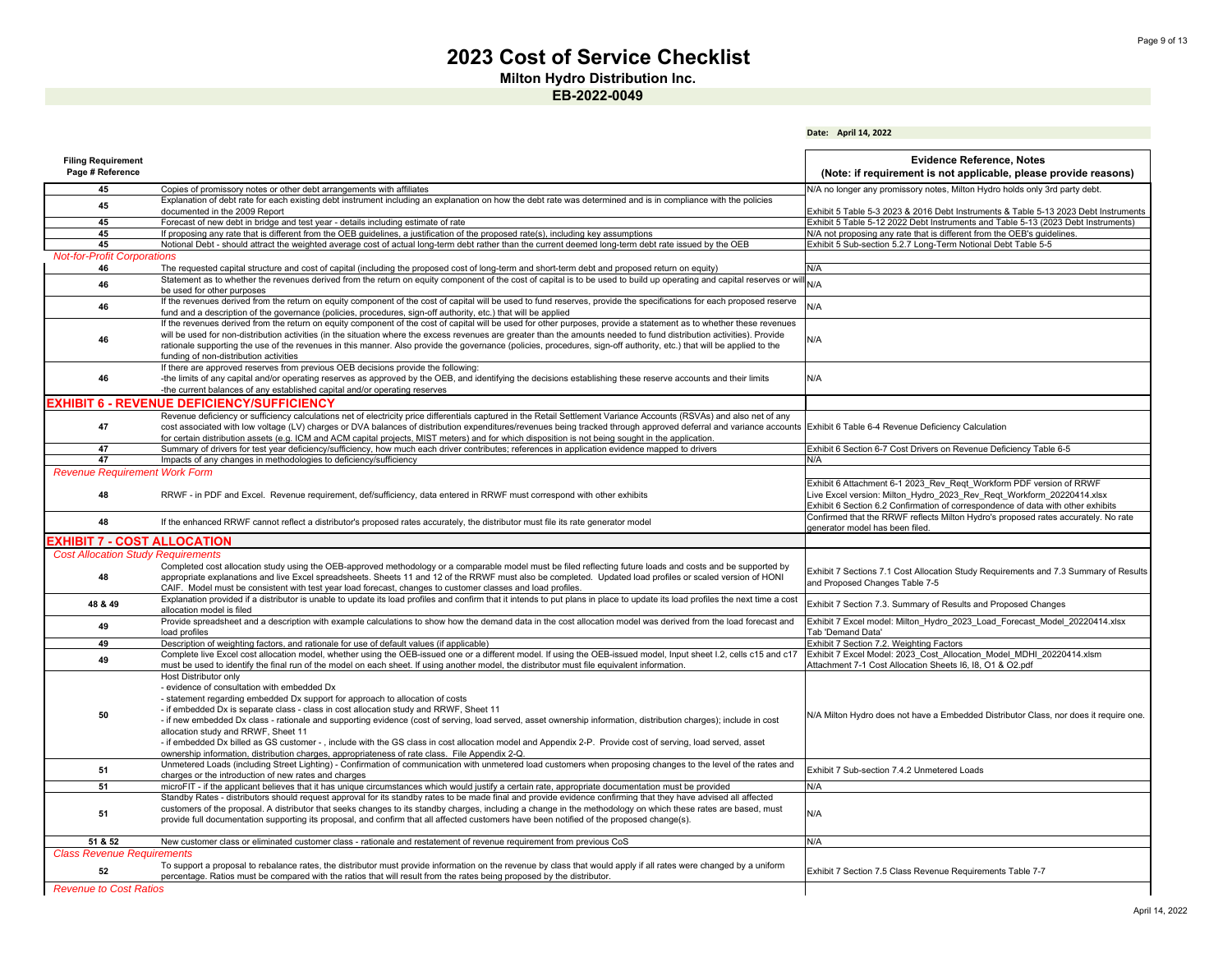**Milton Hydro Distribution Inc.**

|                                               |                                                                                                                                                                                                                                                                                                                                                                                                | Date: April 14, 2022                                                                                                                  |
|-----------------------------------------------|------------------------------------------------------------------------------------------------------------------------------------------------------------------------------------------------------------------------------------------------------------------------------------------------------------------------------------------------------------------------------------------------|---------------------------------------------------------------------------------------------------------------------------------------|
| <b>Filing Requirement</b><br>Page # Reference |                                                                                                                                                                                                                                                                                                                                                                                                | <b>Evidence Reference, Notes</b><br>(Note: if requirement is not applicable, please provide reasons)                                  |
| 53                                            | If R:C ratios outside deadband based on model - distributors must include cost allocation proposal to bring them within the OEB-approved ranges. In making any such<br>adjustments, distributors should address potential mitigation measures if the impact of the adjustments on the rates of any particular class or classes is significant.                                                 | Exhibit 7 Section 7.6 Revenue-to-Cost Ratios Table 7-8 and<br>Exhibit 8 Section 8.13 Rate Mitigation                                  |
| 53                                            | If distributor proposes to continue rebalancing rates after the cost of service test year, the ratios proposed for subsequent year(s) must be provided                                                                                                                                                                                                                                         | Exhibit 7 Section 7.6 Revenue-to-Cost Ratios Table 7-8                                                                                |
| 53                                            | If Cost Allocation Model other than OEB model used - exclude LV, exclude DVA such as smart meters                                                                                                                                                                                                                                                                                              | n/a                                                                                                                                   |
| <b>XHIBIT 8 - RATE DESIGN</b>                 |                                                                                                                                                                                                                                                                                                                                                                                                |                                                                                                                                       |
| 54                                            | Monthly fixed charges - 2 decimal places; variable charges - 4 decimal places                                                                                                                                                                                                                                                                                                                  | Confirmed, Exhibit 8 Tables 8-4 Proposed Monthly Service Charge and 8-6 Proposed<br>Distribution Volumetric Charge                    |
| <b>Fixed Variable Proportion</b>              |                                                                                                                                                                                                                                                                                                                                                                                                |                                                                                                                                       |
|                                               | The following is to be provided in relation to the fixed/variable proportion of proposed rates:                                                                                                                                                                                                                                                                                                |                                                                                                                                       |
|                                               | -Current F/V with supporting info                                                                                                                                                                                                                                                                                                                                                              |                                                                                                                                       |
| 54                                            | -Proposed F/V proportion with explanation for any changes (billing determinants from proposed load forecast)                                                                                                                                                                                                                                                                                   | Exhibit 8 Section 8.2. Fixed/Variable Proportions Tables 8-3 & 3-4                                                                    |
|                                               | -Table comparing current and proposed monthly fixed charges with the floor and ceiling as in cost allocation study                                                                                                                                                                                                                                                                             |                                                                                                                                       |
|                                               | Analysis must be net of rate adders, funding adders, and rate riders                                                                                                                                                                                                                                                                                                                           |                                                                                                                                       |
| <b>Rate Design Policy</b>                     |                                                                                                                                                                                                                                                                                                                                                                                                |                                                                                                                                       |
| 55                                            | Applicants that are still transitioning to fully fixed residential rates should refer to the approach to implementation of the policy, including mitigation expectations, was<br>described in a letter from the OEB published on July 16, 2015                                                                                                                                                 | n/a                                                                                                                                   |
|                                               | Fully fixed rate design for new charges applicable to the residential class provided that those charges are specifically related to the distribution of electricity. Pass-                                                                                                                                                                                                                     |                                                                                                                                       |
| 55                                            | through costs (e.g. transmission rates, Low Voltage charges, and Group 1 deferral and variance accounts) and LRAMVA amounts are to continue to be recovered as                                                                                                                                                                                                                                 | Confirmed Exhibit 8 Section 8.2.2. Proposed Monthly Service Charge Table 8-4 &                                                        |
|                                               | variable charges because the distributor's costs vary with electricity usage. Previously approved distribution-specific charges or rate riders on a distributor's tariff                                                                                                                                                                                                                       | Attachment 8-3 Proposed Tariff of Rates and Charges - January 1, 2023                                                                 |
|                                               | should remain unchanged until they expire, even if they were declared interim.                                                                                                                                                                                                                                                                                                                 |                                                                                                                                       |
| <b>RTSRs</b>                                  |                                                                                                                                                                                                                                                                                                                                                                                                |                                                                                                                                       |
| 55                                            | Retail Transmission Service Rate Work Form - PDF and Excel                                                                                                                                                                                                                                                                                                                                     | Exhibit 8, Attachment 8-1 2023_RTSR_Workform_1.0_MHDI &                                                                               |
|                                               |                                                                                                                                                                                                                                                                                                                                                                                                | Live model: Milton Hydro 2023 RTSR Workform 1.0 20220414                                                                              |
| 55                                            | RTSR information must be consistent with working capital allowance calculation; explanation for any differences                                                                                                                                                                                                                                                                                | Exhibit 8 Section 8.3 Retail Transmission Service Rates                                                                               |
| <b>Retail Service Charges</b>                 |                                                                                                                                                                                                                                                                                                                                                                                                |                                                                                                                                       |
| 55                                            | If proposing changes to Retail Service Charges or introduction of new rates and charges - evidence of consultation and notice, and results of consultation                                                                                                                                                                                                                                     | Exhibit 8 Section 8.4. Retail Service Charges                                                                                         |
| 56                                            | Distributors that are still using the Retail Service Costs Variance Accounts (RCVAs) will dispose of the balances and the RCVAs will be eliminated. Distributors should N/A Milton Hydro no longer uses Retail Service Charges                                                                                                                                                                 |                                                                                                                                       |
|                                               | forecast retail services revenues based on the updated charges and include the costs of providing retail services in revenue requirement                                                                                                                                                                                                                                                       |                                                                                                                                       |
| <b>Regulatory Charges</b>                     |                                                                                                                                                                                                                                                                                                                                                                                                |                                                                                                                                       |
| 56                                            | If applying for a rate other than the generic rate set by the OEB, distributors must provide justification as to why their specific circumstances would warrant a different                                                                                                                                                                                                                    | N/A - Exhibit 8 Section 8.5 Wholesale Market Services                                                                                 |
|                                               | rate, in addition to a detailed derivation of their proposed rate                                                                                                                                                                                                                                                                                                                              |                                                                                                                                       |
| <b>Specific Service Charges</b>               |                                                                                                                                                                                                                                                                                                                                                                                                |                                                                                                                                       |
| 56                                            | Specific Service Charge description/purpose/reason for new and revised SSC; calculations to support charges                                                                                                                                                                                                                                                                                    | N/A - Exhibit 8 Section 8.7 Specific Service Charges                                                                                  |
| 56 & 57                                       | Identification in the Application Summary all proposed changes that will have a material impact on customers, including charges that may affect a discrete group                                                                                                                                                                                                                               | N/A                                                                                                                                   |
| 57                                            | Identification of any rates and charges in Conditions of Service that do not appear on tariff sheet. Explain nature of costs, provide schedule outlining revenues or<br>capital contributions recovered from these rates from last OEB-approved year to 2020 and the revenue forecasted for the bridge and test years. A proposal and                                                          | N/A                                                                                                                                   |
|                                               | explanation as to whether these charges should be included on tariff sheet                                                                                                                                                                                                                                                                                                                     |                                                                                                                                       |
| 57                                            | Ensure revenue from SSCs corresponds with Operating Revenue evidence                                                                                                                                                                                                                                                                                                                           | 3.12.1. Summary of Other Revenue                                                                                                      |
| <b>Wireline Pole Attachment Charge</b>        |                                                                                                                                                                                                                                                                                                                                                                                                |                                                                                                                                       |
|                                               | Record the excess incremental revenue as of September 1, 2018 until the effective date of its rebased rates in a new variance account related to pole attachment                                                                                                                                                                                                                               |                                                                                                                                       |
| 58                                            | charge. Distributors will need to refund the closing balance in the distributor's next cost of service application. Distributors may forecast a balance up to the effective<br>date of its new rates, provided it can do so with reasonable accuracy, and the OEB may consider disposing of the forecasted amount and closing the account.                                                     | 9.5.2. Request for Disposal of Group 2 DVAs - Account 1508 - Other Regulatory Assets,<br>Sub-account Pole Attachment Revenue Variance |
| 57 & 58                                       | OEB issued an Order which determined that the inflationary adjustment for 2021 would be suspended. The Order stated that the province-wide pole attachment<br>charge of \$44.50 will remain in effect as of January 1, 2021 on an interim basis, until further notice. The Order does not affect any distributor that has an approved<br>distributor-specific wireline pole attachment charge. | Confirmed - \$44.50 charge used in<br>Milton Hydro 2023 Tariff Schedule and Bill Impact Model 20220414                                |
| <b>Low Voltage Service Rates</b>              |                                                                                                                                                                                                                                                                                                                                                                                                |                                                                                                                                       |
|                                               | If the distributor is fully or partially embedded, information on the following must be provided:                                                                                                                                                                                                                                                                                              |                                                                                                                                       |
| 58                                            | Forecast LV Cost                                                                                                                                                                                                                                                                                                                                                                               | Exhibit 8 Section 8.8 Low Voltage Service Rates, Table 8-9                                                                            |
| 58                                            | Actual LV Cost (historical, bridge, test), variances and explanations for substantive changes                                                                                                                                                                                                                                                                                                  | Exhibit 8 Section 8.8 Low Voltage Service Rates, Table 8-9                                                                            |
| 58                                            | Support for forecast LV, e.g. Hydro One Sub-Transmission charges                                                                                                                                                                                                                                                                                                                               | Exhibit 8 Section 8.8 Low Voltage Service Rates, Table 8-11                                                                           |
| 58                                            | Allocation of forecasted LV cost to customer classes (typically proportional to Tx connection revenue)                                                                                                                                                                                                                                                                                         | Exhibit 8 Section 8.8 Low Voltage Service Rates, Table 8-10                                                                           |
| 58                                            | Proposed LV rates by customer class                                                                                                                                                                                                                                                                                                                                                            | Exhibit 8 Section 8.8 Low Voltage Service Rates, Table 8-10                                                                           |
| <b>Smart Meter Entity Charge</b>              |                                                                                                                                                                                                                                                                                                                                                                                                |                                                                                                                                       |
| 58                                            | Distributor must follow accounting guidance provided on March 23, 2018                                                                                                                                                                                                                                                                                                                         | Exhibit 8 Section 8.6 Smart Metering Entity                                                                                           |
| <b>Loss Factors</b>                           |                                                                                                                                                                                                                                                                                                                                                                                                |                                                                                                                                       |
| 59                                            | Proposed SFLF and Total Loss Factor for test year                                                                                                                                                                                                                                                                                                                                              | Exhibit 8 Section 8.9 Loss Adjusment Factors, Table 8-12 Loss Factor Calculation                                                      |
| 59                                            | Statement as to whether LDC is embedded including whether fully or partially                                                                                                                                                                                                                                                                                                                   | Exhibit 8 Section 8.9 Loss Adjusment Factors                                                                                          |
| 59                                            | Study of losses if required by previous decision                                                                                                                                                                                                                                                                                                                                               | N/A                                                                                                                                   |
| 59                                            | 3-5 years of historical loss factor data - Completed Appendix 2-R                                                                                                                                                                                                                                                                                                                              | Exhibit 8 Section 8.9 Loss Adjusment Factors Table 8-13                                                                               |
|                                               |                                                                                                                                                                                                                                                                                                                                                                                                |                                                                                                                                       |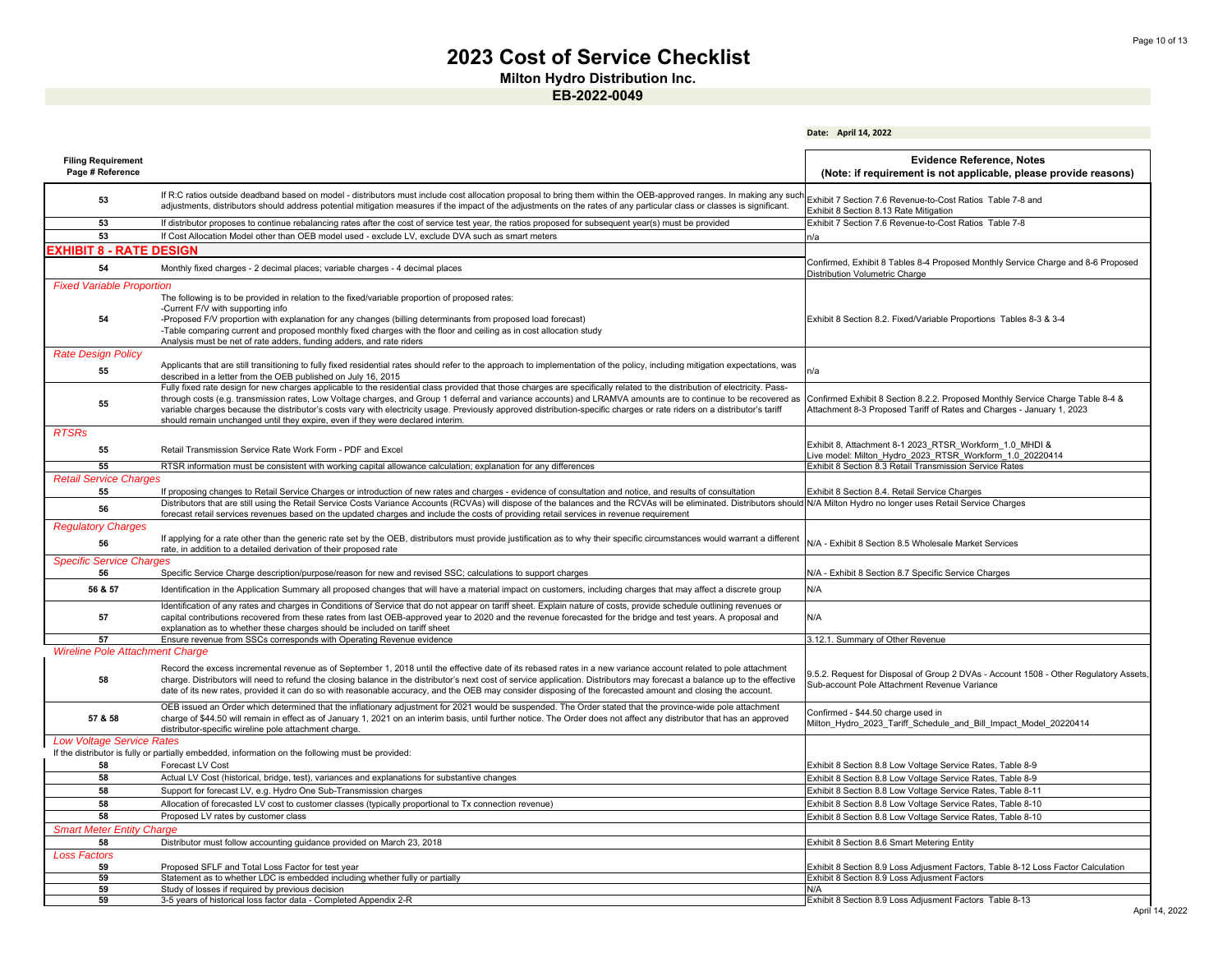**Milton Hydro Distribution Inc.**

|                                               |                                                                                                                                                                                                                                                                                                                                                                                                                                                                                                                                                                                                                                                                                                  | Date: April 14, 2022                                                                                                                                                               |
|-----------------------------------------------|--------------------------------------------------------------------------------------------------------------------------------------------------------------------------------------------------------------------------------------------------------------------------------------------------------------------------------------------------------------------------------------------------------------------------------------------------------------------------------------------------------------------------------------------------------------------------------------------------------------------------------------------------------------------------------------------------|------------------------------------------------------------------------------------------------------------------------------------------------------------------------------------|
| <b>Filing Requirement</b><br>Page # Reference |                                                                                                                                                                                                                                                                                                                                                                                                                                                                                                                                                                                                                                                                                                  | <b>Evidence Reference, Notes</b><br>(Note: if requirement is not applicable, please provide reasons)                                                                               |
| 59                                            | If proposed loss factor >5%, explanation and action plan to reduce losses going forward                                                                                                                                                                                                                                                                                                                                                                                                                                                                                                                                                                                                          | Exhibit 8 Section 8.9 Loss Adiusment Factors                                                                                                                                       |
| 59                                            | Explanation of SFLF if not standard                                                                                                                                                                                                                                                                                                                                                                                                                                                                                                                                                                                                                                                              | Exhibit 8 Section 8.9 Loss Adjusment Factors                                                                                                                                       |
| <b>Tariff of Rates and Charges</b>            |                                                                                                                                                                                                                                                                                                                                                                                                                                                                                                                                                                                                                                                                                                  | Attachment 8-2 Current Tariff Schedule, Attachment 8-3 Proposed Tariff Schedule, and                                                                                               |
| 59                                            | Current and proposed Tariff of Rates and Charges filed in the Tariff Schedule/Bill Impacts Model - must be filed in Excel format<br>Explanation and support of each change in the appropriate section of the application                                                                                                                                                                                                                                                                                                                                                                                                                                                                         | live excel spreadsheet<br>Milton Hydro 2023 Tariff Schedule and Bill Impact Model 20220414.xlsb                                                                                    |
| 59                                            | Explanation of changes to terms and conditions of service if changes affect application of rates                                                                                                                                                                                                                                                                                                                                                                                                                                                                                                                                                                                                 | N/A                                                                                                                                                                                |
| 59                                            | Proposed tariffs must include applicable regulatory charges, and any other generic rates as ordered by the OEB                                                                                                                                                                                                                                                                                                                                                                                                                                                                                                                                                                                   | Exhibit 8, Attachment 8-3 Proposed Tariff of Rates and Charges - January 1, 2023                                                                                                   |
| <b>Revenue Reconciliation</b>                 |                                                                                                                                                                                                                                                                                                                                                                                                                                                                                                                                                                                                                                                                                                  |                                                                                                                                                                                    |
| 60                                            | Calculations of revenue per class under current and proposed rates; reconciliation of rate class revenue and other revenue to total revenue requirement (i.e. breakout<br>volumes, rates and revenues by rate component etc.)                                                                                                                                                                                                                                                                                                                                                                                                                                                                    | Exhibit 8 Section 8.11 Revenue Reconciliation Table 8-14                                                                                                                           |
| 60                                            | Completed RRWF - Sheet 13 - rates and charges entered on this sheet should be rounded to the same decimal places as tariff                                                                                                                                                                                                                                                                                                                                                                                                                                                                                                                                                                       | Exhibit 8 Attachment 8-1 Milton Hydro 2023 RTSR Workform 1.0 20220414.pdf                                                                                                          |
| <b>Bill Impact Information</b><br>60          | Completed Tariff Schedule and Bill Impacts Model. Bill impacts must identify existing rates, proposed changes to rates, and detailed bill impacts (including % change<br>in distribution excluding pass through costs - Sub-Total A, % change in distribution - Sub-Total B, % change in delivery - Sub-Total C, and \$ change in total bill)                                                                                                                                                                                                                                                                                                                                                    | Milton Hydro Tariff Schedule and Bill Impact Model 20220414.xlsb<br>Exhibit 8 Section 8.12 Bill Impact Information pg 15-16                                                        |
| 60                                            | Impact of changes resulting from the as-filed application on representative samples of end-users (i.e. volume, % rate change and revenue). Commodity and regulatory Exhibit 8 Section 8.12. Bill Impact Information, page 15-1<br>charges held constant                                                                                                                                                                                                                                                                                                                                                                                                                                          | Exhibit 8 Attachment 8-4 Bill Impacts                                                                                                                                              |
| 60                                            | Rates and charges input in the tariff schedule and Bill Impacts Model rounded to the decimal places as shown on the existing tariff                                                                                                                                                                                                                                                                                                                                                                                                                                                                                                                                                              | Confirmed - Milton Hydro 2023 Tariff Schedule and Bill Impact Model 20220414.xls                                                                                                   |
| 60                                            | Bill impacts provided for typical customers and consumption levels. Must provide residential 750 kWh, residential at the lowest 10th percentile and GS<50 2,000<br>kWh. Bill impacts must be provided for a range of consumption levels relevant to the service territory.                                                                                                                                                                                                                                                                                                                                                                                                                       | Exhibit 8 Section 8.12. Bill Impact Information, page 15-16 Table 8-15<br>Exhibit 8 Attachment 8-4 Bill Impacts                                                                    |
| 61                                            | If applicable, for certain classes where one or more customers have unique consumption and demand patterns, the distributor must show a typical impact and provide<br>an explanation                                                                                                                                                                                                                                                                                                                                                                                                                                                                                                             | N/A                                                                                                                                                                                |
| <b>Rate Mitigation</b>                        |                                                                                                                                                                                                                                                                                                                                                                                                                                                                                                                                                                                                                                                                                                  |                                                                                                                                                                                    |
| 61                                            | For distributors still in the process of moving to fully fixed residential rates - refer to the approach to implementation of the policy, including mitigation expectations<br>described in a letter from the OEB published on July 16, 2015. Distributors should also refer to the OEB's previous decision approving the extended implementation of N/A<br>fully fixed residential rates.                                                                                                                                                                                                                                                                                                       |                                                                                                                                                                                    |
| 61                                            | Mitigation plan if total bill increase for any customer class is >10% including: specification of class and magnitude of increase, description of mitigation measures,<br>justification, revised impact calculation. The Tariff Schedule and Bill Impacts Model must reflect any mitigation plan proposed.                                                                                                                                                                                                                                                                                                                                                                                       | Exhibit 8 Section 8.13 Rate Mitigation                                                                                                                                             |
| 61 & 62                                       | Rate Harmonization Plans, if applicable - including impact analysis                                                                                                                                                                                                                                                                                                                                                                                                                                                                                                                                                                                                                              | N/A                                                                                                                                                                                |
|                                               | EXHIBIT 9 - DEFERRAL AND VARIANCE ACCOUNTS                                                                                                                                                                                                                                                                                                                                                                                                                                                                                                                                                                                                                                                       |                                                                                                                                                                                    |
| 62                                            | List of all outstanding DVA and sub-accounts; provide description of DVAs that were used differently than as described in the APH                                                                                                                                                                                                                                                                                                                                                                                                                                                                                                                                                                | Exhibit 9 Section 9.1 Paragraph Outstanding DVAs<br>Table 9-1                                                                                                                      |
| 62                                            | Completed DVA continuity schedule for period following last disposition to present - live Excel format. Continuity schedule must show separate itemization of opening<br>balances, annual adjustments, transactions, dispositions, interest and closing balances for all outstanding deferral and variance accounts. The opening principal<br>amounts as well as the opening interest amounts for Group 1 and 2 balances, shown in the DVA Continuity Schedule, must reconcile with the last applicable approve<br>closing balances.                                                                                                                                                             | Exhibit 9 Section 9.1 Paragraph DVA Continuity Schedule Model<br>Attachment 9-1<br>Live Excel DVA Continuity Schedule spreadsheet submitted.                                       |
| 62                                            | Confirm use of interest rates established by the OEB by month or by quarter for each year                                                                                                                                                                                                                                                                                                                                                                                                                                                                                                                                                                                                        | Exhibit 9 Section 9.1 Paragraph Forecast Carrying Charges                                                                                                                          |
| 62                                            | Explanation if account balances in continuity schedule differs from trial balance in RRR and AFS. This includes all Account 1508 sub-accounts. A reconciliation of all<br>the Account 1508 sub-accounts to the Account 1508 control account reported in the RRR is to be provided in the continuity schedule                                                                                                                                                                                                                                                                                                                                                                                     | Exhibit 9 Section 9.3, PRINCIPAL ADJUSTMENTS TO DEFERRAL AND VARIANCE<br>ACCOUNTS Table 9-2 Reconciliation of Variance Between DVA Schedule and Audited<br><b>Account Balances</b> |
| 63                                            | Identification of Group 2 accounts that will continue/discontinue going forward, with explanation                                                                                                                                                                                                                                                                                                                                                                                                                                                                                                                                                                                                | Exhibit 9 Section 9.6 Group 2 Accounts - To Continue/Discontinue                                                                                                                   |
| 63                                            | Statement as to any new accounts, and justification.                                                                                                                                                                                                                                                                                                                                                                                                                                                                                                                                                                                                                                             | Exhibit 9 Section 9.1 Paragraph DVA Continue/Discontinue/Commence                                                                                                                  |
| 63                                            | Statement whether any adjustments made to DVA balances previously approved by OEB on final basis - the OEB expects that no adjustment will be made to any<br>deferral and variance account balances previously approved by the OEB on a final basis. Distributors to refer to OEB letter of October 2019 in addressing accounting<br>or other errors in respect of Group 1 deferral and variance accounts that have previously been disposed of by the OEB on a final basis. Applicants must provide<br>explanations for the nature and the amounts of adjustments, and include appropriate supporting documentation, under a section titled "Adjustments to Deferral and<br>Variance Accounts". | Exhibit 9 Section 9.6 Group 2 Accounts - To Continue/Discontinue<br>Exhibit 9 Section 9.3 Principal Adjustments to Deferral and Variance Accounts                                  |
| 63                                            | Breakdown of energy sales and cost of power by USoA - as reported in AFS mapped and reconciled to USoA. Provide explanation if there are differences between<br>the reported energy sales and cost of power expense                                                                                                                                                                                                                                                                                                                                                                                                                                                                              | Exhibit 9 Section 9.4 Energy Sales and Cost of Power (Table 9-3 is included in Section<br>9.4)                                                                                     |
| 63                                            | Completed GA Analysis Workform for each year that has not previously been approved by the OEB for disposition irrespective of whether seeking disposition of the<br>Account 1589 balance as part of current application. If the distributor is adjusting the Account 1589 balance that was previously approved on an interim basis, the GA<br>Analysis Workform is required to be completed from the year after the distributor last received final disposition for Account 1589.                                                                                                                                                                                                                | Exhibit 9 Sub-section 9.5.1.1. GA Analysis Workform, Attachment 9-2<br>2023 GA Analysis Workform MHDI 20220414                                                                     |
| 64                                            | Statement confirming distributor has complied with OEB guidance of February 21, 2019 on the accounting for Accounts 1588 and 1589                                                                                                                                                                                                                                                                                                                                                                                                                                                                                                                                                                | Exhibit 9 Section 9.1 Deferral and Variance Accounts Overview, OEB Commodity Pass<br>Through Account Guidance                                                                      |
| 64                                            | <b>Disposition of Deferral and Variance Accounts</b><br>Identify all accounts for which LDC is seeking disposition; identify DVA for which LDC is not proposing disposition and the reasons why                                                                                                                                                                                                                                                                                                                                                                                                                                                                                                  | Exhibit 9 Section 9.5. DISPOSAL OF DEFERRAL AND VARIANCE ACCOUNTS<br>Exhibit 9 Section 9.1 Accounts not Requested for Disposition                                                  |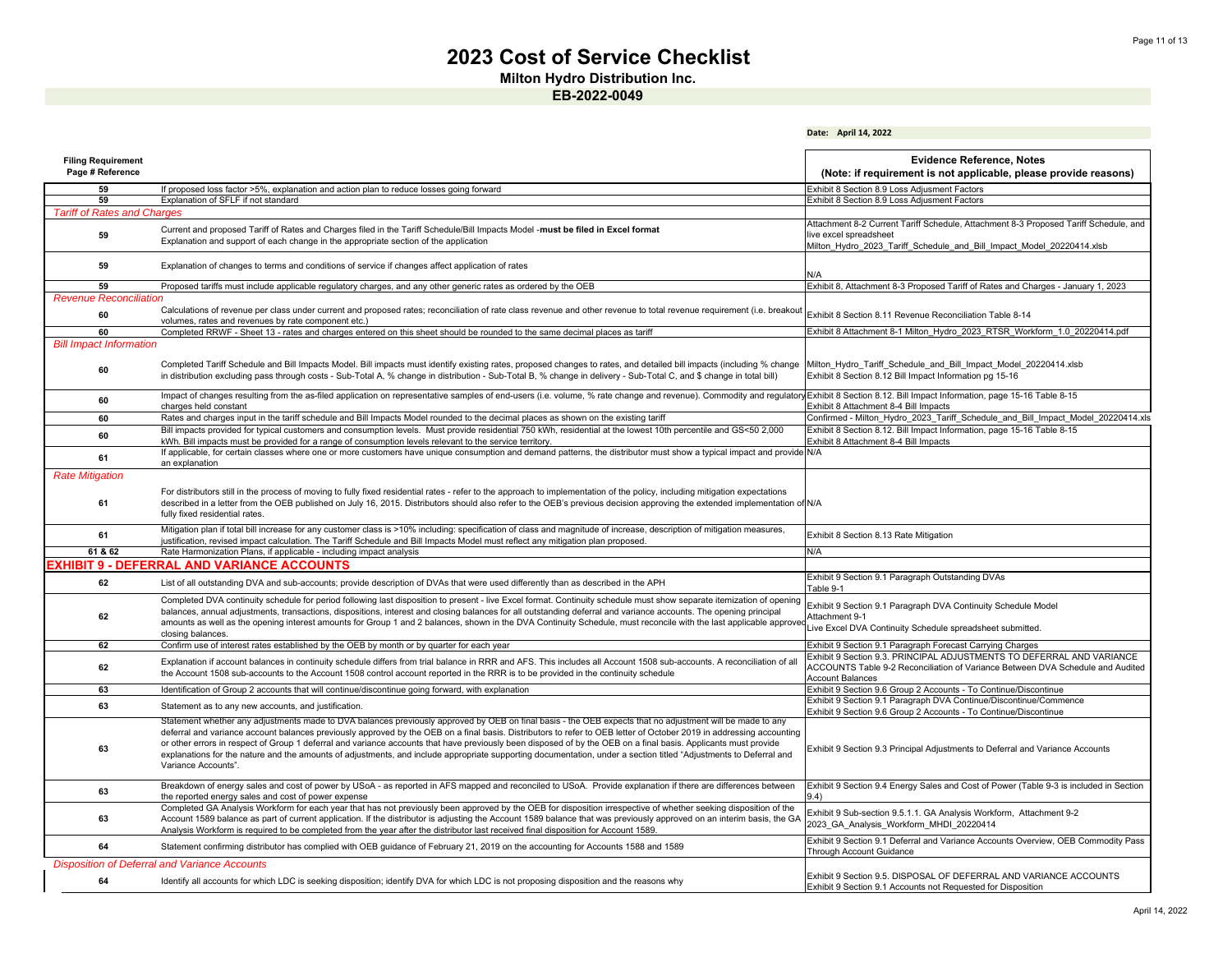**Milton Hydro Distribution Inc.**

|                                               |                                                                                                                                                                                                                                                                                                                                                                                                                                                                                                                                                                                                                                                                                                                                                                                                                                                                                                                                                                                                                                                                                                                                                                                                                     | Date: April 14, 2022                                                                                                                                                                                                                                                     |
|-----------------------------------------------|---------------------------------------------------------------------------------------------------------------------------------------------------------------------------------------------------------------------------------------------------------------------------------------------------------------------------------------------------------------------------------------------------------------------------------------------------------------------------------------------------------------------------------------------------------------------------------------------------------------------------------------------------------------------------------------------------------------------------------------------------------------------------------------------------------------------------------------------------------------------------------------------------------------------------------------------------------------------------------------------------------------------------------------------------------------------------------------------------------------------------------------------------------------------------------------------------------------------|--------------------------------------------------------------------------------------------------------------------------------------------------------------------------------------------------------------------------------------------------------------------------|
| <b>Filing Requirement</b><br>Page # Reference |                                                                                                                                                                                                                                                                                                                                                                                                                                                                                                                                                                                                                                                                                                                                                                                                                                                                                                                                                                                                                                                                                                                                                                                                                     | <b>Evidence Reference, Notes</b><br>(Note: if requirement is not applicable, please provide reasons)                                                                                                                                                                     |
| 65                                            | Statement whether DVA balances before forecasted interest match the last AFS; explain any variances                                                                                                                                                                                                                                                                                                                                                                                                                                                                                                                                                                                                                                                                                                                                                                                                                                                                                                                                                                                                                                                                                                                 | Exhibit 9 Section 9.3 Principal Adjustments to Deferral and Variance Accounts Table 9-2<br>Reconciliation of Variance Between DVA Schedule and Audited Account Balances                                                                                                  |
| 64                                            | If the RRR balances do not agree to the year-end balances in the continuity schedule, a distributor must reconcile and explain the difference(s).                                                                                                                                                                                                                                                                                                                                                                                                                                                                                                                                                                                                                                                                                                                                                                                                                                                                                                                                                                                                                                                                   | Exhibit 9 Section 9.3 Principal Adjustments to Deferral and Variance Accounts Table 9-2<br>Reconciliation of Variance Between DVA Schedule and Audited Account Balances                                                                                                  |
| 64                                            | For any utility specific accounts requested for disposition (e.g. Account 1508 sub-accounts), supporting evidence showing how the annual balance is derived must be<br>provided. The relevant accounting order must also be provided                                                                                                                                                                                                                                                                                                                                                                                                                                                                                                                                                                                                                                                                                                                                                                                                                                                                                                                                                                                | Exhibit 9 No utility specific accounts are being requested for distribution, Milton Hydro is<br>seeking disposition of only generic accounts established by the OEB.                                                                                                     |
| 64                                            | Request final disposition of residual balances for vintage Account 1595 sub-accounts only once. Distributors are expected to seek disposition of the audited account<br>balance in the fourth rate year after the expiry of the rate rider. A completed 1595 Analysis Workform for residual balances that meet the eligibility requirements for<br>dispositions of Account 1595 Sub-accounts must be filed                                                                                                                                                                                                                                                                                                                                                                                                                                                                                                                                                                                                                                                                                                                                                                                                          | Exhibit 9 Sub-section 9.5.1.2 1595 Analysis Workform                                                                                                                                                                                                                     |
| 64                                            | Proposed mechanisms for disposition with all relevant calculations:<br>- allocation of each account (including rationale)<br>- proposed billing determinants, including charge type for recovery purposes - in accrodance with section 2.8.2, and include in cont. schedule                                                                                                                                                                                                                                                                                                                                                                                                                                                                                                                                                                                                                                                                                                                                                                                                                                                                                                                                         | Exhibit 9 - Attachment 9-1 2023 DVA Continuity Schedule CoS MHDI 20220414<br>-Attachment 8-5 2023 Tariff Schedule and Bill Impact Model MHDI 20220414                                                                                                                    |
| 64                                            | Propose rate riders for recovery or refund of balances that are proposed for disposition. The default disposition period is one year; if the applicant is proposing an<br>alternative recovery period must provide explanation                                                                                                                                                                                                                                                                                                                                                                                                                                                                                                                                                                                                                                                                                                                                                                                                                                                                                                                                                                                      | Exhibit 9 Sub-section 9.5.1 Request for Disposal of Group 1 DVA's                                                                                                                                                                                                        |
| 65                                            | Rate riders where volumetric rider is \$0.0000 for one or more classes not included in the tariff for those classes                                                                                                                                                                                                                                                                                                                                                                                                                                                                                                                                                                                                                                                                                                                                                                                                                                                                                                                                                                                                                                                                                                 | Exhibit 9 Attachment 9-1 2023 DVA Continuity Schedule CoS MHDI 20220414                                                                                                                                                                                                  |
| 65                                            | Establish separate rate riders to recover balances in the RSVA's from Market Participants who must not be allocated the RSVA balances related to charges for which<br>the MP's settle directly with the IESO                                                                                                                                                                                                                                                                                                                                                                                                                                                                                                                                                                                                                                                                                                                                                                                                                                                                                                                                                                                                        | Exhibit 9 Attachment 9-1 2023 DVA Continuity Schedule CoS MHDI 20220414                                                                                                                                                                                                  |
| 65                                            | Propose disposition of Account 1592 - PILs and Tax Variances, Sub-account CCA Changes (see 2.4.5.1 of filing requirements)                                                                                                                                                                                                                                                                                                                                                                                                                                                                                                                                                                                                                                                                                                                                                                                                                                                                                                                                                                                                                                                                                          | Exhibit 9 Sub-section 9.5.2. Request for disposal of Group 2 DVAs Account 1592 PILs<br>and Tax Variance for 2006 and Subsequent Years-Sub-account CCA Changes                                                                                                            |
| <b>Global Adjustment</b>                      | Establishment of a separate rate rider included in the delivery component of the bill that would apply prospectively to Non-RPP Class B customers when clearing                                                                                                                                                                                                                                                                                                                                                                                                                                                                                                                                                                                                                                                                                                                                                                                                                                                                                                                                                                                                                                                     |                                                                                                                                                                                                                                                                          |
| 66                                            | balances from the GA Variance Account                                                                                                                                                                                                                                                                                                                                                                                                                                                                                                                                                                                                                                                                                                                                                                                                                                                                                                                                                                                                                                                                                                                                                                               | Exhibit 9 Attachment 9-1 DVA Continuity Schedule Model                                                                                                                                                                                                                   |
| 66                                            | GA Analysis Workform in live Excel format for each year that has not previously been approved by the OEB for disposition (on an interim or final basis), irrespective of<br>whether or not seeking disposition of Group 1 deferral and variance account balances. If the distributor is adjusting the Account 1589 GA balance that was previously<br>approved on an interim basis, the GA Analysis Workform is required to be completed from the year after the distributor last received final disposition for Account 1589                                                                                                                                                                                                                                                                                                                                                                                                                                                                                                                                                                                                                                                                                        | Exhibit 9 Attachment 9-2 2023 GA Analysis Workform - 2021 G/L Balance<br>Milton Hydro 2023 GA Analysis Workform 20220414 in PDF and live Excel format                                                                                                                    |
| 66                                            | As part of Note 5 in the GA Analysis Workform, reconciliation of any discrepancy between the actual and expected balance by quantifying differences pertaining to<br>factors such as true-ups between estimated and actual costs and/or revenues. Any remaining, unexplained discrepancy will be assessed for materiality and could<br>prompt further analysis before disposition of the balance is approved. Any unexplained discrepancy that is greater than +/-1% of the total annual IESO GA charges<br>will be considered material and warrant further investigation.                                                                                                                                                                                                                                                                                                                                                                                                                                                                                                                                                                                                                                          | Exhibit 9 The unexplained discrepancy in the GA Analysis Workform for 2021, is less<br>than +/- 1% of the total annual IESO GA charges.                                                                                                                                  |
| 66                                            | To further support a conclusion that GA charges have been appropriately allocated between customer classes, distributors must also perform a reasonability test for<br>the balance in Account 1588. The reasonability test is included in the GA Analysis Workform.                                                                                                                                                                                                                                                                                                                                                                                                                                                                                                                                                                                                                                                                                                                                                                                                                                                                                                                                                 | Exhibit 9 Attachment 9-2 2023 GA Analysis Workform MHDI 20220414                                                                                                                                                                                                         |
| Commodity Accounts 1588 and 1589              |                                                                                                                                                                                                                                                                                                                                                                                                                                                                                                                                                                                                                                                                                                                                                                                                                                                                                                                                                                                                                                                                                                                                                                                                                     |                                                                                                                                                                                                                                                                          |
| 67                                            | If a distributor has not implemented OEB's February 21, 2019 accounting guidance, it must indicate this                                                                                                                                                                                                                                                                                                                                                                                                                                                                                                                                                                                                                                                                                                                                                                                                                                                                                                                                                                                                                                                                                                             | Exhibit 9 Milton Hydro implemented the OEB's February 21, 2019 accounting guidance<br>in 2021 retroactive from 2016 to 2020, and obtained final disposition of commodity pass<br>through accounts to the end of December 31, 2020.                                       |
| 67                                            | Indication of the year in which Account 1588 and Account 1589 balances were last approved for disposition, and whether the balances were approved on an interim or<br>final basis. If the balances were last disposed on an interim basis, distributors should indicate the year in which balances were last disposed on a final basis.                                                                                                                                                                                                                                                                                                                                                                                                                                                                                                                                                                                                                                                                                                                                                                                                                                                                             | Exhibit 9 Accounts 1588 & Account 1589 were last approved for disposition in the 2022<br>IRM on a final basis, for account balances as at December 31, 2020.                                                                                                             |
| 67                                            | In order to request for final disposition of historical balances as part of the current application, distributors must provide confirmation that these balances have been<br>considered in the context of the accounting quidance and provide a summary of the review performed. Distributors must also discuss the results of the review,<br>whether any systemic issues were noted, and whether any material adjustments to those balances have been recorded. A summary and description of each<br>adjustment made to the historical balances must also be provided in the application.                                                                                                                                                                                                                                                                                                                                                                                                                                                                                                                                                                                                                          | Exhibit 9 In 2022 IRM Proceeding Milton Hydro disposed of commodity pass through<br>accounts 1588 and 1589 for G/L Balances as at Dec 31, 2020. Amounts disposed on<br>final basis, and amounts recorded in 2021 and beyond are based on the new accounting<br>auidance. |
| 67 & 68                                       | Expectations of final disposition requests of commodity pass-through account balances are:<br>- Interim disposition of historical balances or no disposition requested: some distributors may have received approval for interim disposition of historical account<br>balances or did not request disposition of account balances in a prior rate application due to the threshold test. If these distributors have reviewed the balances in the<br>context of the new accounting quidance and are confident that there are no systemic issues with their RPP settlement and related accounting processes, distributors<br>may request final disposition of account balances. If these distributors identified errors or discrepancies that materially affect the ending account balances, utilities<br>should adjust their account balances prior to requesting final disposition<br>- No disposition of historical balacnes and concerns noted: distributors that did not receive approval for disposition of historical account balances due to concerns<br>noted by the OEB should apply the accounting quidance to those balances and adjust the balances as necessary, prior to requesting final disposition. | Exhibit 9 Seeking final disposal of accounts 1588 and 1589 in the 2023 proceeding of<br>Dec. 31, 2021 balances                                                                                                                                                           |
| 68                                            | If accounting guidance not fully implemented effective January 1, 2019, a distributor must provide an explanation as to why this guidance has not been implemented,<br>the status of the implementation process, and the expected implementation date.                                                                                                                                                                                                                                                                                                                                                                                                                                                                                                                                                                                                                                                                                                                                                                                                                                                                                                                                                              | N/A                                                                                                                                                                                                                                                                      |
| 68                                            | Certification by the CEO, CFO or equivalent that distributor has robust processes and internal controls in place for the preparation, review, verification and oversight<br>of account balances being proposed for disposition                                                                                                                                                                                                                                                                                                                                                                                                                                                                                                                                                                                                                                                                                                                                                                                                                                                                                                                                                                                      | Exhibit 9 Attachment 1-4 Certification of Evidence 2023 Application                                                                                                                                                                                                      |
| <b>Disposition of CBR Class B Variance</b>    |                                                                                                                                                                                                                                                                                                                                                                                                                                                                                                                                                                                                                                                                                                                                                                                                                                                                                                                                                                                                                                                                                                                                                                                                                     |                                                                                                                                                                                                                                                                          |